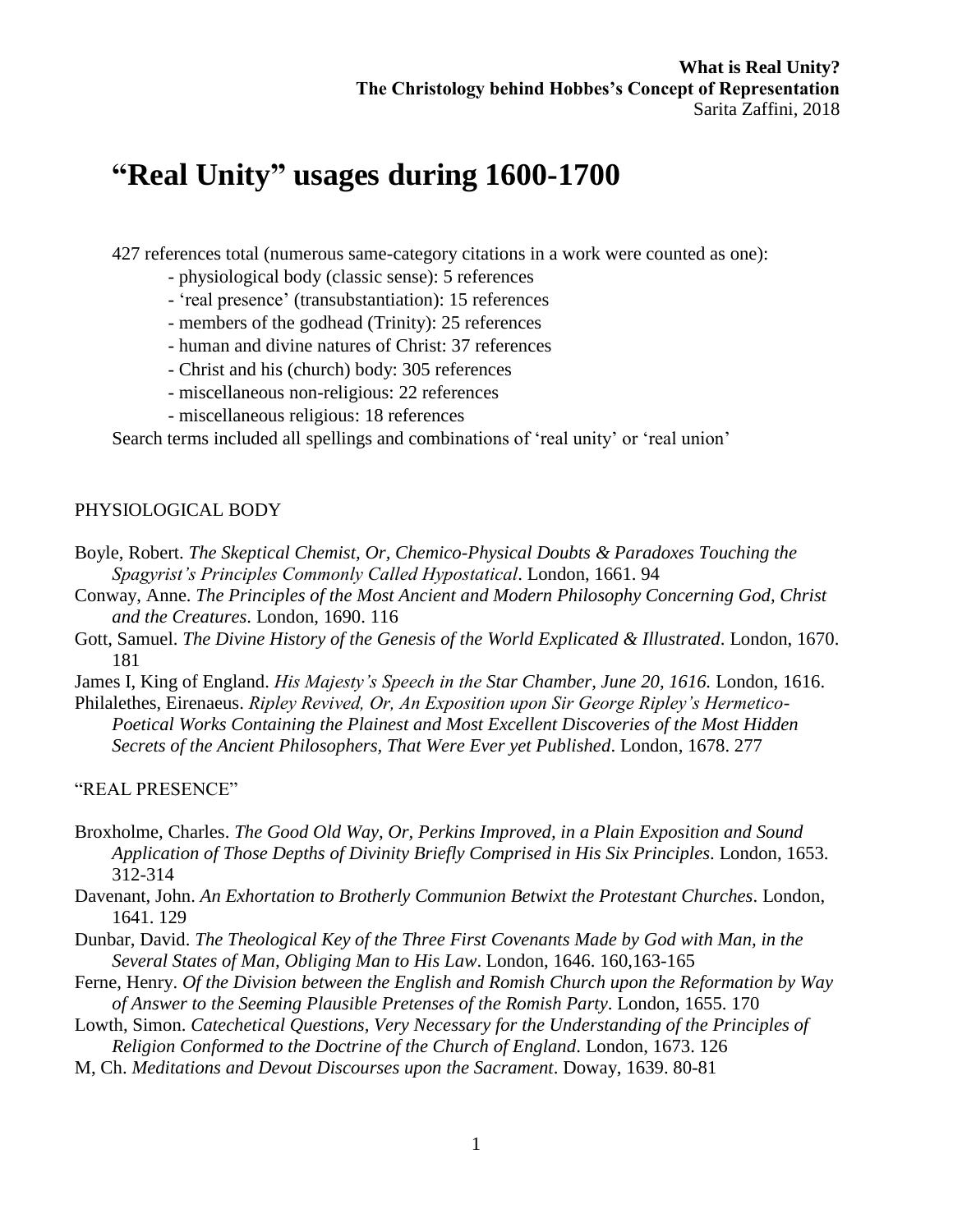- Morton, Thomas. *Of the Institution of the Sacrament of the Blessed Body and Blood of Christ, (by Some Called) the Mass of Christ*. London, 1631. 210
- Petrie, Alexander. *A Compendious History of the Catholic Church from the Year 600 until the Year 1600 Showing Her Deformation and Reformation*. Hague, 1657. 255
- Rogers, Daniel. *A Treatise of the Two Sacraments of the Gospel: Baptism and the Supper of the Lord*. London, 1633. 43ff
- Rutherford, Samuel. *The Divine Right of Church-Government and Excommunication: Or a Peaceable Dispute for the Perfection of the Holy Scripture in Point of Ceremonies and Church Government*. London, 1646. 166
- Taylor, Jeremy. *The Real Presence and Spiritual of Christ in the Blessed Sacrament Proved against the Doctrine of Transubstantiation*, 1653. 50
- Towerson, Gabriel. *Of the Sacraments in General, in Pursuance of an Explication of the Catechism of the Church of England*. London, 1686. 239
- Ussher, James. *The Great Necessity of Unity and Peace among All Protestants, and the Bloody Principles of the Papists Made Manifest*, 1688. 4-5,12
- Vane, Thomas. *A Lost Sheep Returned Home, Or, The Motives of the Conversion to the Catholic Faith*. Paris, 1648. 329-330

#### GODHEAD (TRINITY)

- Anonymous. *A Discourse Concerning the Nominal and Real Trinitarians*, 1695. 12,22,40
- Braddocke, John. *The Doctrine of the Fathers and Schools Considered*. London, 1695. 109-110 Charnock, Stephen. *Several Discourses upon the Existence and Attributes of God by That Late Eminent Minister in Christ, Mr. Stephen Charnocke*. London, 1682. 224
- Cheynell, Francis. *The Divine Tri-Unity of the Father, Son, and Holy Spirit, Or, The Blessed Doctrine of the Three Coessentiall Subsistents in the Eternal Godhead without Any Confusion or Division of the Distinct Subsistences or Multiplication of the Most Single and Entire Godhead*. London, 1650. 153
- Clarke, Samuel. *Medulla Theologiæ, Or, The Marrow of Divinity Contained in Sundry Questions and Cases of Conscience, Both Speculative and Practical*. London, 1659. 267
- Crell, Johann. *The Two Books of John Crellius Francus, Touching One God the Father Wherein Many Things Also Concerning the Nature of the Son of God and the Holy Spirit Are Discoursed of*. London, 1665. 279-280
- De Luzancy, Hippolyte du Chastelet. *A Sermon Preached at Colchester, June 2, 1697, Before the Right Honorable and Reverend Father in God Henry Lord Bishop of London, at a Conference with His Clergy upon His Majesty's Late Injunctions*. London, 1697. 16
- Edwards, Jonathan. *Remarks upon a Book Lately Published by Dr. William Sherlock*. Oxford, 1695. 37,48-49
- Fisher, John. *The Answer unto the Nine Points of Controversy, Proposed by Our Late Sovereign (of Famous Memory) unto M. Fisher of the Society of Jesus*, 1626. 71
- Fowler, Edward. *Certain Propositions by Which the Doctrine of the Holy Trinity Is so Explained, according to the Ancient Fathers*. London, 1694. 16-17
- Gouge, William. *A Learned and Very Useful Commentary on the Whole Epistle to the Hebrews Wherein Every Word and Particle in the Original Is Explained*. London, 1655. 137
- Howe, John. *A Letter to a Friend Concerning a Postscript to the Defense of Dr. Sherlock's Notion of the Trinity in Unity*. London, 1694. 44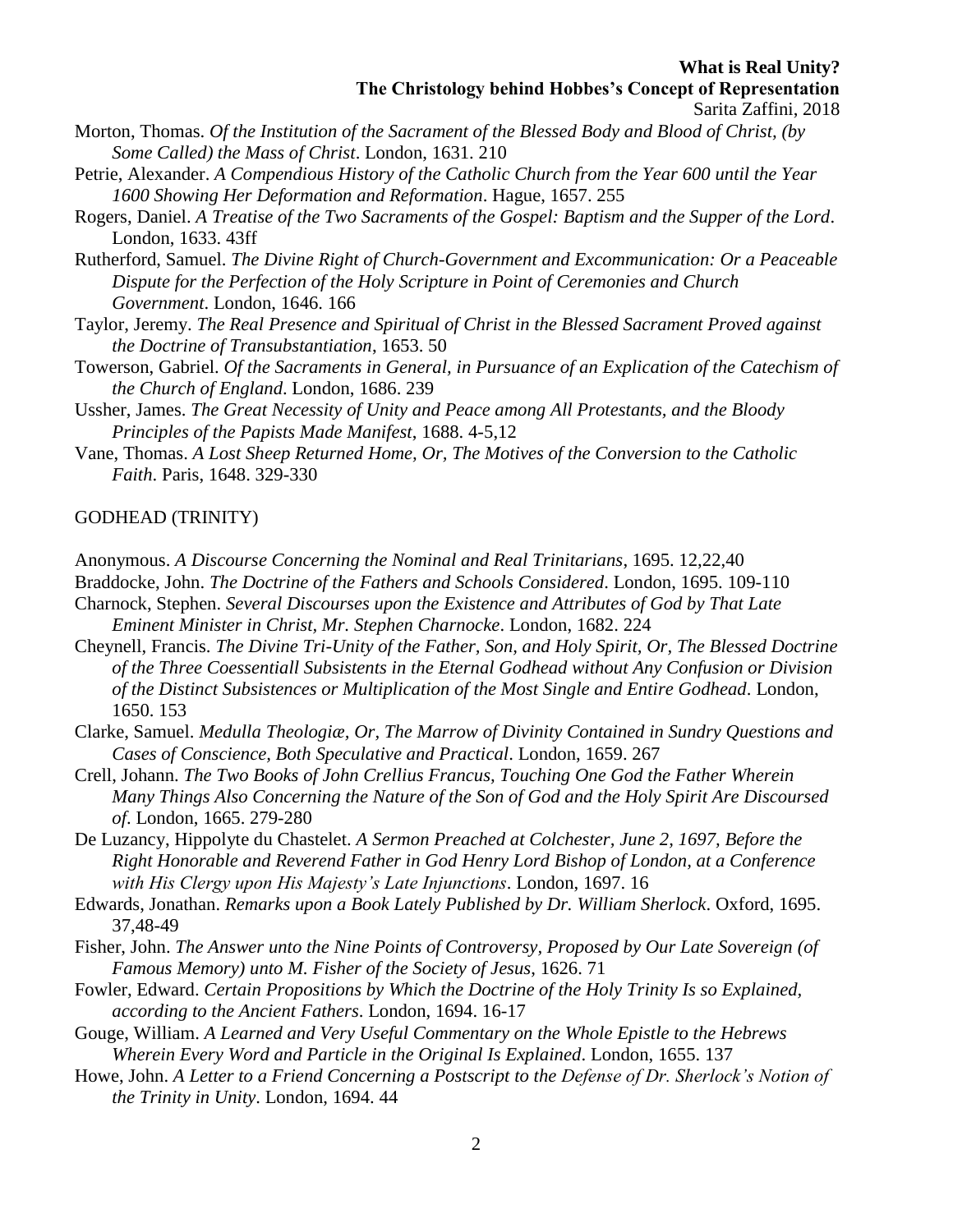Sarita Zaffini, 2018

More, Henry. *An Explanation of the Grand Mystery of Godliness, Or, A True and Faithful Representation of the Everlasting Gospel of Our Lord and Saviour Jesus Christ, the Only Begotten Son of God and Sovereign over Men and Angels*. London, 1660. 8

Nye, Stephen. *Considerations on the Explications of the Doctrine of the Trinity*. London, 1693. 14 Sherlock, William. *A Modest Examination of the Authority and Reasons of the Late Decree of the Vice-Chancellor of Oxford, and Some Heads of Colleges and Halls Concerning the Heresy of* 

*Three Distinct Infinite Minds in the Holy and Ever-Blessed Trinity*. London, 1696. 19 ———. *The Acts of Great Athanasius with Notes, by Way of Illustration, on His Creed, and* 

*Observations on the Learned Vindication of the Trinity and Incarnation*. London, 1690. 22

———. *The Present State of the Socinian Controversy, and the Doctrine of the Catholic Fathers Concerning a Trinity in Unity*. London, 1698. 314

Smalbroke, Thomas. *The Judgment of the Fathers Concerning the Doctrine of the Trinity Opposed to Dr. G. Bull's Defense of the Nicene Faith*. London, 1695. 74

South, Robert. *Animadversions upon Dr. Sherlock's Book, Entitled A Vindication of the Holy and Ever-Blessed Trinity, &c, Together with a More Necessary Vindication of That Sacred and Prime Article of the Christian Faith from His New Notions, and False Explications of It*. London, 1693. 187

———. *Tritheism Charged upon Dr. Sherlock's New Notion of the Trinity and the Charge Made Good in an Answer to the Defense of the Said Notion against the Animadversions upon Dr. Sherlock's Book*. London, 1695. 197

Stillingfleet, Edward. *A Discourse in Vindication of the Doctrine of the Trinity with an Answer to the Late Socinian Objections against It from Scripture, Antiquity and Reason, and a Preface Concerning the Different Explications of the Trinity, and the Tendency of the Present Socinian Controversy*. London, 1697. xxxvii, 89

Taylor, Jeremy. *The Real Presence and Spiritual of Christ in the Blessed Sacrament Proved against the Doctrine of Transubstantiation*, 1653. 50

Wallis, John. *Truth Tried: Or, Animadversions on a Treatise Published by the Right Honorable Robert Lord Brook, Entitled, The Nature of Truth, Its Union and Unity with the Soul*. London, 1643. 44-45

Worsley, Edward. *Protestancy without Principles, Or, Sectaries' Unhappy Fall from Infallibility to Fancy, Laid Forth in Four Discourses*. Antwerp, 1668. 191

———. *The Infallibility of the Roman Catholic Church and Her Miracles, Defended against Dr. Stillingfleet's Cavils, Unworthily Made Public in Two Late Books*. Antwerp, 1674. 40

#### NATURES OF CHRIST

- Ashwood, Bartholomew. *The Best Treasure, Or, The Way to Be Truly Rich Being a Discourse on Ephesians 3:8, Wherein Is Opened and Commended to Saints and Sinners the Personal and Purchased Riches of Christ*. London, 1681. 49-50
- Barton, Thomas. *Antiteichisma, Or, A Counter-Scarf Prepared Anno 1642 for the Eviction of Those Zealots That in Their Works Defy All External Bowing at the Name of Jesus*. London, 1643. 24
- Bates, William. *The Harmony of the Divine Attributes in the Contrivance and Accomplishment of Man's Redemption by the Lord Jesus Christ, Or, Discourses Wherein Is Showed How the Wisdom, Mercy, Justice, Holiness, Power, and Truth of God Are Glorified in That Great and Blessed Work*. London, 1674. 415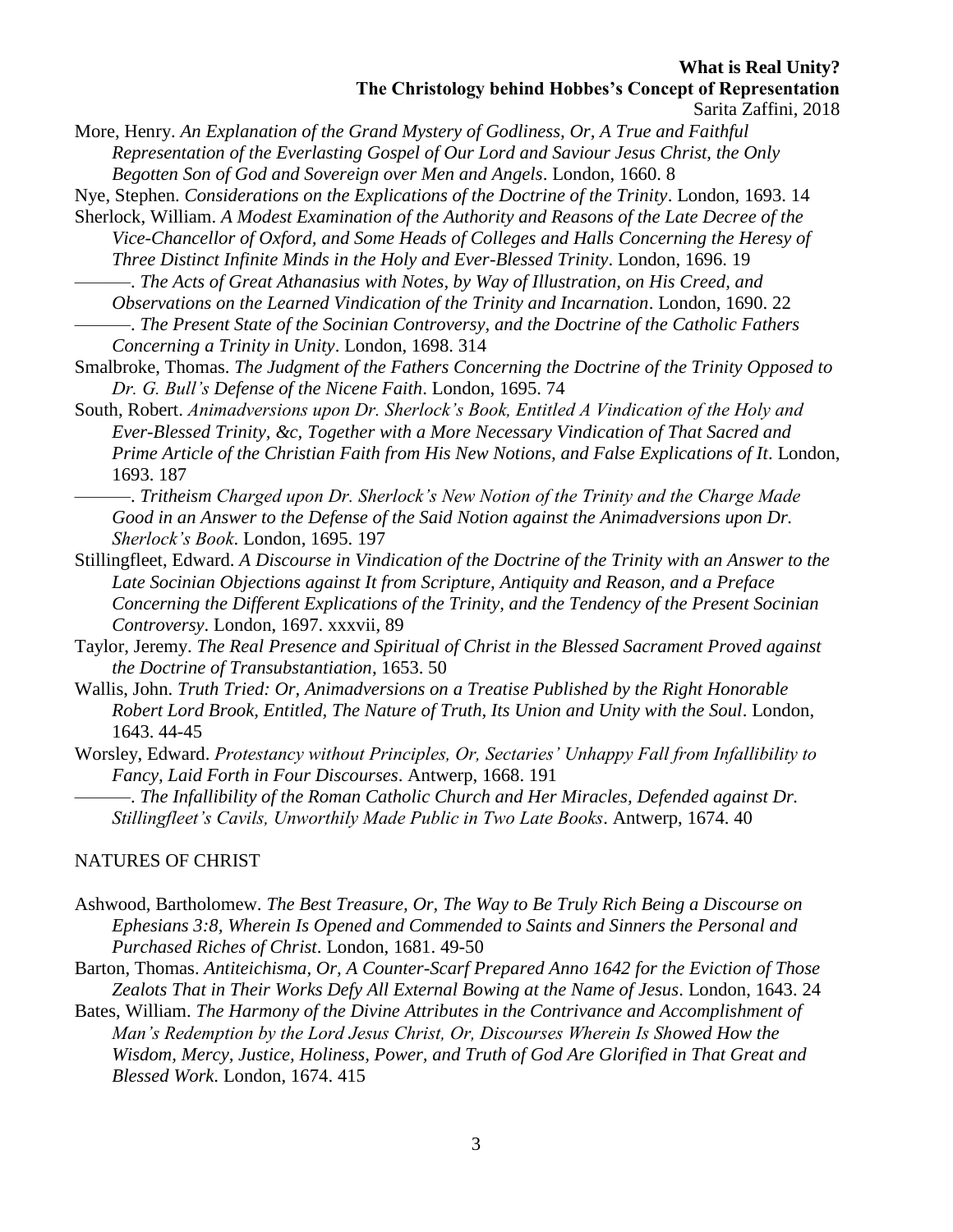- Beaumont, Joseph. *Some Observations upon the Apology of Dr. Henry More for His Mystery of Godliness*. Cambridge, 1665. 83
- Bossuet, Jacques Bénigne. *An Exposition of the Doctrine of the Catholic Church in Matters of Controversy*. London, 1672. 104
- Brown, John. *Christ in Believers, the Hope of Glory*. Edinburgh, 1694. 58,61
- Clare, John. *The Converted Jew, Or, Certain Dialogues between Micheas a Learned Jew and Others, Touching Divers Points of Religion, Controverted between the Catholics and Protestants*, 1630. Unnumbered manuscript (1 reference)
- Clifford, James. *A Catechism Containing the Principles of Christian Religion Together with a Preparation Sermon before the Receiving of the Holy Sacrament of the Lord's Supper*. London, 1694. 37
- Crompe, John. *Hebdomada Magna, Or, The Great Week of Christ's Passion. Handled by Way of Exposition upon the Fourth Article of the Apostles Creed*. London, 1641. 125
- Dering, Edward. *A Discourse of Proper Sacrifice, in Way of Answer to A.B.C. Jesuit*. Cambridge, 1644. 101
- Du Pin, Louis Ellies. *A New History of Ecclesiastical Writers Containing an Account of the Authors of the Several Books of the Old and New Testament*. London, 1693. 14,43
- Ford, Simon. *The Spirit of Bondage and Adoption: Largely and Practically Handled, with Reference to the Way and Manner of Working Both Those Effects*. London, 1655. 561
- Hooker, Thomas. *A Comment upon Christ's Last Prayer in the Seventeenth of John Wherein Is Opened the Union Believers Have with God and Christ, and the Glorious Privileges Thereof*. London, 1656. 438-439
- Jackson, Thomas. *The Knowledge of Christ Jesus. Or The Seventh Book of Commentaries upon the Apostles Creed*, 2007. 332-333
- Jenner, Thomas. *The Path of Life and the Way That Leadeth down to the Chambers of Death, Or, The Steps to Hell and the Steps to Heaven in Which All Men May See Their Ways, How Far They Have Gone Downwards to Destruction*. London, 1656. 6
- Kaye, Stephen. *Eisoptrontoy Christianismoy, Or, A Discourse Touching the Excellency and Usefulness of the Christian Religion Both in Its Principles and Practices*. York, 1686. 43,49
- Keach, Benjamin. *A Golden Mine Opened, Or, The Glory of God's Rich Grace Displayed in the Mediator to Believers*. London, 1694. 190,226-227,229-230,295,318
- Maurice, Henry. *A Vindication of the Primitive Church, and Diocesan Episcopacy in Answer to Mr. Baxter's Church History of Bishops, and Their Councils*. London, 1682. 195,197,203,221
- More, Henry. *An Explanation of the Grand Mystery of Godliness, Or, A True and Faithful Representation of the Everlasting Gospel of Our Lord and Saviour Jesus Christ*. London, 1660. 144-145,458,507
- Nieremberg, Juan Eusebio. *Of Adoration in Spirit and Truth Written in Four Books*, 1673. 154
- Overall, John. *Bishop Overall's Convocation-Book, MDCVI Concerning the Government of God's Catholic Church, and the Kingdoms of the Whole World*. London, 1690. 138,143
- Pelling, Edward. *The True Mark of the Beast, Or, The Present Degeneracy of the Church of Rome from the Faith Once Delivered to the Saints, a Sermon on November 5, 1681*. London, 1682. 23
- Pordage, John. *Innocency Appearing, through the Dark Mists of Pretended Guilt, Or, A Full and True Narration of the Unjust and Illegal Proceedings of the Commissioners of Berks*. London, 1655. 52
- Porter, Edmund. *Christophagia, The Mystery of Eating the Flesh and Drinking the Blood of Christ and the Modus or Manner Thereof Discovered*. London, 1680. 2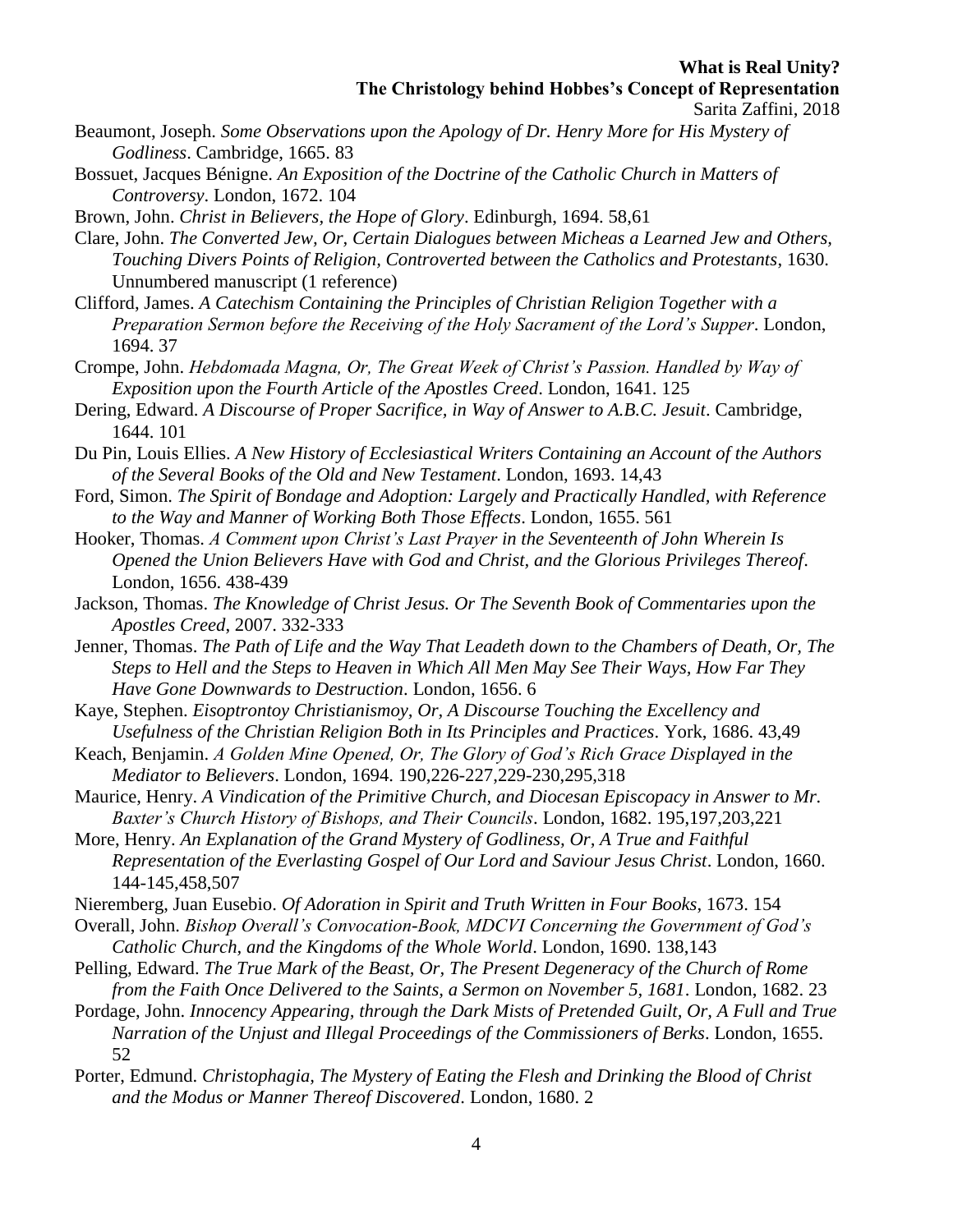- Sarita Zaffini, 2018
- Rous, Francis. *Oil of Scorpions ,The Miseries of These Times Turned into Medicines and Curing Themselves*. London, 1623. 122

———. *The Diseases of the Time, Attended by Their Remedies*. London, 1622. 301

- Salkeld, John. *A Treatise of Paradise, And the Principal Contents Thereof Especially of the Greatness, Situation, Beauty, and Other Properties of That Place*. London, 1617. 102
- Sheldon, Richard. *Man's Last End the Glorious Vision and Fruition of God*. London, 1634. 28
- Sherlock, William. *A Vindication of the Doctrine of the Holy and Ever Blessed Trinity and the Incarnation of the Son of God*. London, 1691. 233
- Simon, Richard. *The Critical History of the Religions and Customs of the Eastern Nations*. London, 1685. 82
- Staynoe, Thomas. *Salvation by Jesus Christ Alone, Agreeable to the Rules of Reason and the Laws of Justice*. London, 1700. 75
- Sterry, Peter. *The Spirit Convincing of Sin, Opened in a Sermon before the Honorable House of Commons, Assembled in Parliament upon the Solemn Day of Their Monthly Fast, November 26, 1645*. London, 1645. 4
- Stillingfleet, Edward. *A Vindication of the Answer to Some Late Papers Concerning the Unity and Authority of the Catholic Church, and the Reformation of the Church of England*. London, 1687. 22
- ———. *The Bishop of Worcester's Answer to Mr. Locke's Second Letter Wherein His Notion of Ideas Is Proved to Be Inconsistent with Itself, and with the Articles of the Christian Faith.* London, 1698. 58
- Turner, John. *A Discourse Concerning the Messias, in Three Chapters*. London, 1685. 125,128
- Ussher, James. *Immanuel, Or, The Mystery of the Incarnation of the Son of God*. Oxford, 1643. 7
- White, Francis. *A Reply to Jesuit Fisher's Answer to Certain Questions Propounded by His Most Gracious Majesty King James*. London, 1624. 392
- Willet, Andrew. *Hexapla in Genesin & Exodum: That Is, a Sixfold Commentary upon the Two First Books of Moses*. London, 1633. 708

### CHRIST AND HIS CHURCH BODY

- Adams, Richard. *The Earthly and Heavenly Building Opened in a Sermon on 2 Corinthians*. London, 1699. 18
- Ainsworth, Henry. *The Art of Logic, Or, The Entire Body of Logic in English*. London, 1657. 46
- Allen, William. *A Retraction of Separation Wherein Six Arguments Formerly Erected for the Service of Separation upon the Account of Infant Baptism Are Taken down*. London, 1660. 34
- Allin, John. *Animadversions upon the Antisynodalia Americana, a Treatise Printed in Old England; in the Name of the Dissenting Brethren in the Synod Held at Boston in New England 1662*. London, 1664. 26
- Alliston, Joseph. *The Christian's Guide, For His Better, and More Comfortable Passage through the Wilderness of This Troublesome World, unto That Promised Rest in That Heavenly Canaan, the Kingdom of Glory*. London, 1614. 214
- Alsop, Vincent. *Anti-Sozzo, Sive, Sherlocismus Enervatus in Vindication of Some Great Truths Opposed*. London, 1676. 383,385,418,421
- Ambrose, Isaac. *Looking unto Jesus, a View of the Everlasting Gospel, Or, the Soul's Eying of Jesus as Carrying on the Great Work of Man's Salvation from First to Last*. London, 1680. 132,163,495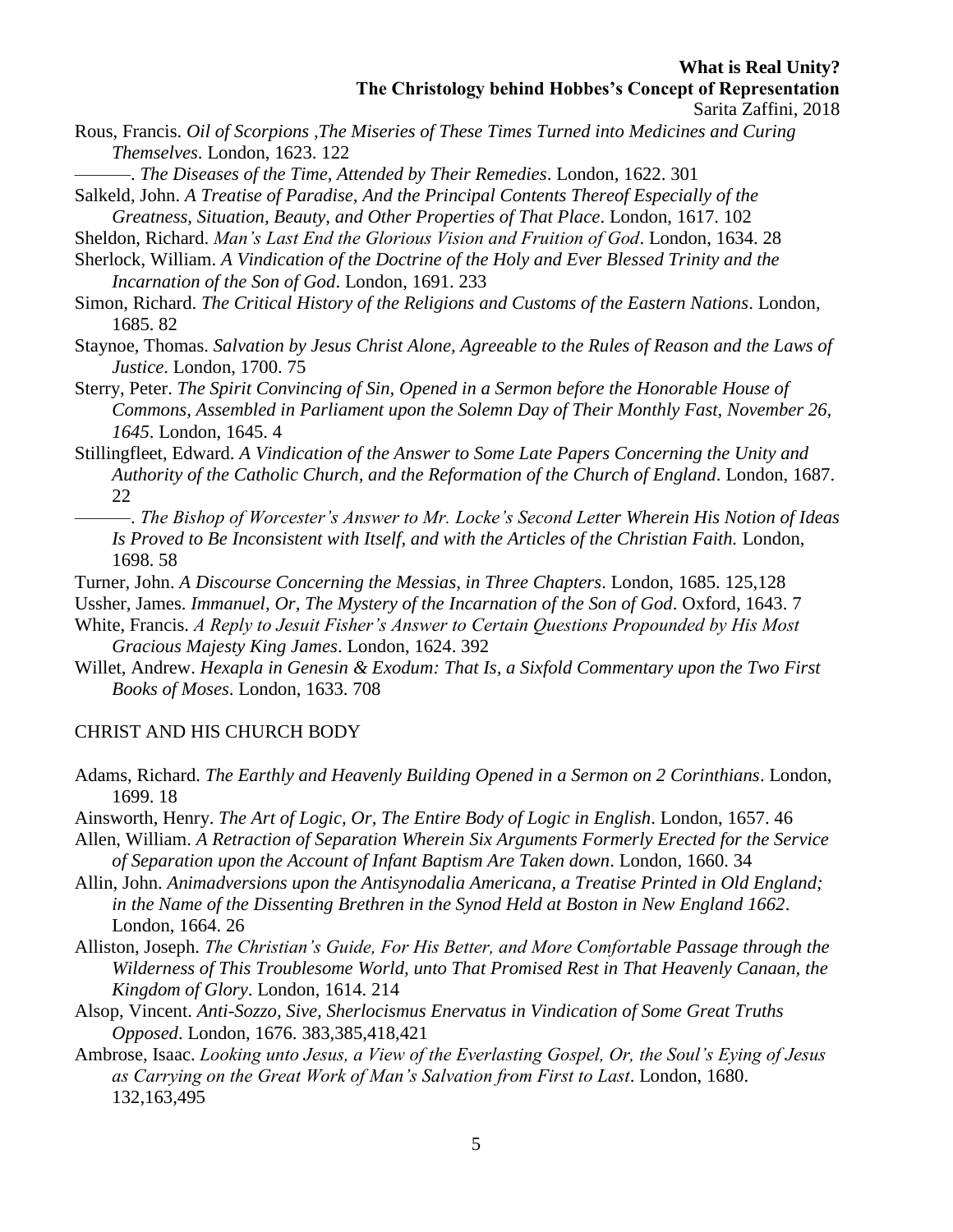Sarita Zaffini, 2018

Anonymous. *Actual Justification Rightly Stated Containing a True Narrative of a Sad Schism Made in a Church of Christ*. London, 1696. 4,8

———. *An Answer to the Bishop of Condom's Book Entitled, An Exposition of the Doctrine of the Catholic Church*. Dublin, 1676. 270,280-281,289,292

———. *Animadversions on a Postscript to the Defense of Dr. Sherlock*. London, 1695. 12

———. *A Short Catechism for the Instruction of the Inhabitants of S.M.: For the Better Preparation of the Sacrament of the Lord's Supper*. London, 1645. Unnumbered manuscript (1 reference)

———. *A Word in Season, Or, Three Great Duties of Christians in the Worst of Times*. London, 1668. 11,31,79

———. *Catechism Made Practical, the Christian Instructed*. London, 1688. 59

———. *Christian Consolations Taught from Five Heads in Religion: I. Faith. II. Hope. III. The Holy Spirit. IV. Prayer. V. The Sacraments*. London, 1671. 198-199

———. *Divine Characters, Or, The True Christian Discovered, and the Hypocrite Detected*. London, 1695. 168-169

———. *Several Weighty Considerations Humbly Recommended to the Serious Perusal of All, but More Especially to the Roman Catholics of England to Which Is Prefixed, An Epistle from One Who Was Lately of That Communion to Dr. Stillingfleet, Dean of St. Paul's*. London, 1679. 20- 21

———. *The Sayings and Apothegms of Sundry Learned and Eminent Divines of the Church of England*. London, 1683. 24

Archdiocese of Paris. *The Condemnation of Monsieur Du Pin His History of Ecclesiastical Authors by the Archbishop of Paris*. London, 1696. 20-21

Ashwood, Bartholomew. *The Best Treasure, Or, The Way to Be Truly Rich Being a Discourse on Ephesians 3:8, Wherein Is Opened and Commended to Saints and Sinners the Personal and Purchased Riches of Christ*. London, 1681. 51

Austen, Ralph. *The Spiritual Use of an Orchard, or Garden of Fruit-Trees, Set Forth in Divers Similitudes Between Natural and Spiritual Fruit-Trees, in Their Natures, and Ordering, according to Scripture and Experience*. Oxford, 1657. 70

Babington, Abraham. *An Answer to a Discourse Entitled, Truth It's Manifest, &c*, 1648. 145,149

Bagshawe, William. *Trading Spiritualized, Or, Certain Heads, Points, or Positions, on Which Tradesmen (and Others) May (O That They Would!) Enlarge in Their Meditations*. London, 1694. 26-27

Barksdale, Clement. *Three Ministers Communicating Their Collections and Notions*. London, 1675. 166,168

Bates, William. *Sermons upon Death and Eternal Judgment*. London, 1683. 101

Baxter, Richard. *Aphorisms of Justification, with Their Explication Annexed Wherein Also Is Opened the Nature of the Covenants, Satisfaction, Righteousness, Faith, Works, &c.* Hague, 1655. 133- 134

———. *Certain Disputations of Right to Sacraments, and the True Nature of Visible Christianity Defending Them against Several Sorts of Opponents*, 1658. 457

———. *Of Justification Four Disputations Clearing and Amicably Defending the Truth against the Unnecessary Oppositions of Divers Learned and Reverend Brethren*. London, 1658. Preface (unnumbered)

———. *Of the Imputation of Christ's Righteousness to Believers in What Sense Sound Protestants Hold It and of the False Devised Sense by Which Libertines Subvert the Gospel*. London, 1675. 112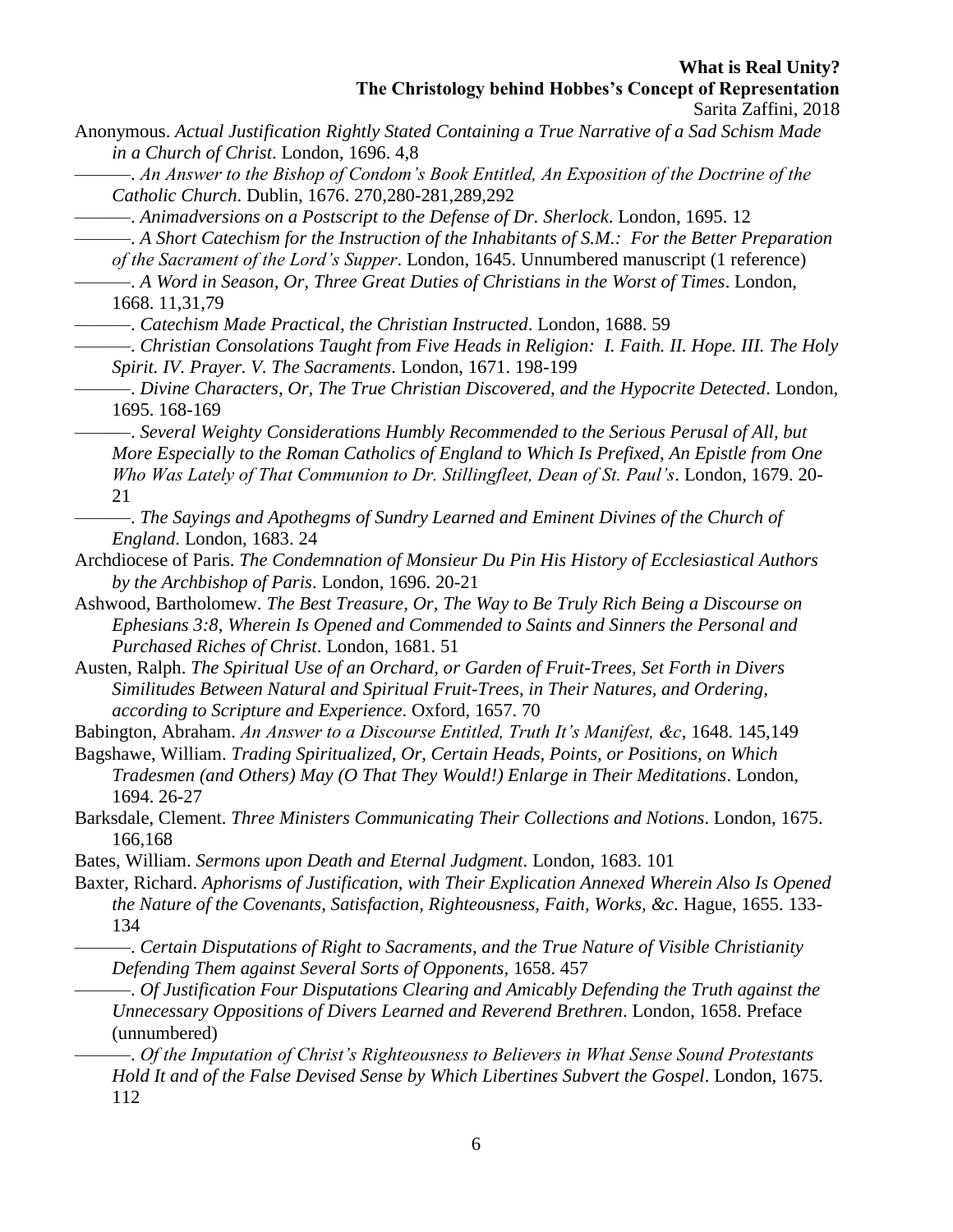Sarita Zaffini, 2018

———. *Pneumatou Diakonia, Or, Gospel-Churches, a Standing Ordinance of Jesus Christ to Continue to His next Personal Glorious Coming, Plainly Proved*. London, 1682. 19

———. *The Saints' Everlasting Rest, Or, A Treatise of the Blessed State of the Saints in Their Enjoyment of God in Glory Wherein Is Shewed Its Excellency and Certainty, the Misery of Those That Lose It, the Way to Attain It, and Assurance of It, and How to Live in the Continual Delightful Forecasts of It*. London, 1650. 27-28

- ———. *The True and Only Way of Concord of All the Christian Churches the Desirableness of It, and the Detection of False Dividing Terms*. London, 1680. 4
- Baynes, Paul. *The Diocesan's Trial Wherein All the Sinews of Doctor Downham's Defense Are Brought into Three Heads, and Orderly Dissolved*, 1621. 12

Bédé de la Gormandière, Jean. *The Mass Displayed*. Oxford, 1619. 13,61

Beverley, Thomas. *The Principles of Protestant Truth and Peace in Four Treatises*. London, 1683. 94

Binning, Hugh. *The Sinner's Sanctuary, Or, A Discovery Made of Those Glorious Privileges Offered unto the Penitent and Faithful under the Gospel*. London, 1670. 30

Birckbek, Simon. *The Protestants' Evidence Taken out of Good Records; Showing That for Fifteen Hundred Years next after Christ, Divers Worthy Guides of God's Church, Have in Sundry Weighty Points of Religion, Taught as the Church of England Now Doth*. London, 1635. 77

Bishop, William. *The Second Part of the Reformation of a Catholic Deformed*, 1607. 26

Bossuet, Jacques Bénigne. *A Conference with Mr. Claude, Minister of Charenton, Concerning the Authority of the Church*. London, 1687. 92-93

- Bourne, Immanuel. *A Light from Christ Leading unto Christ by the Star of His Word, Or, The Rich Jewel of Christian Divinity Practically Explained*, 1646. 162,168-170
- ———. *The True Way of a Christian, to the New Jerusalem, Or, a Threefold Demonstration*. London, 1622. 47,49-51,54

Bright, George. *The Faith by Which We Are Justified, in Scripture-Sense according to Scripture, Opened, Explained, and Applied*. London, 1695. 8

Brinsley, John. *The Mystical Brazen Serpent, with the Magnetical Virtue Thereof, Or, Christ Exalted upon the Cross*. London, 1653. 6

———. *Two Treatises, the One, Handling the Doctrine of Christ's Mediatorship, The Other, of Mystical Implantation*. London, 1651. 195,231

Brooks, Thomas. *A Cabinet of Choice Jewels, Or, A Box of Precious Ointment Being a Plain Discovery Of, Or, What Men Are Worth for Eternity, and How 'Tis like to Go with Them in Another World*. London, 1669. 360

———. *Paradise Opened, Or, The Secrets, Mysteries, and Rarities of Divine Love, of Infinite Wisdom, and of Wonderful Counsel Laid Open to Public View*. London, 1675. Unnumbered manuscript (2 references)

———. *The Crown and Glory of Christianity, Or, Holiness, the Only Way to Happiness Discovered in 58 Sermons from Hebrews 12:14*. London, 1662. 622

- Brown, John. *Quakerism the Pathway to Paganism, Or, A View of the Quakers' Religion Being an Examination of the Theses and Apology of Robert Barclay, One of Their Number*. Edinburgh, 1678. 309
- ———. *The Life of Justification Opened, Or, A Treatise Grounded upon Galatians 2:II*. London, 1695. 100

<sup>———.</sup> *The Scripture Gospel Defended, and Christ, Grace, and Free Justification Vindicated against the Libertines*. London, 1690. 27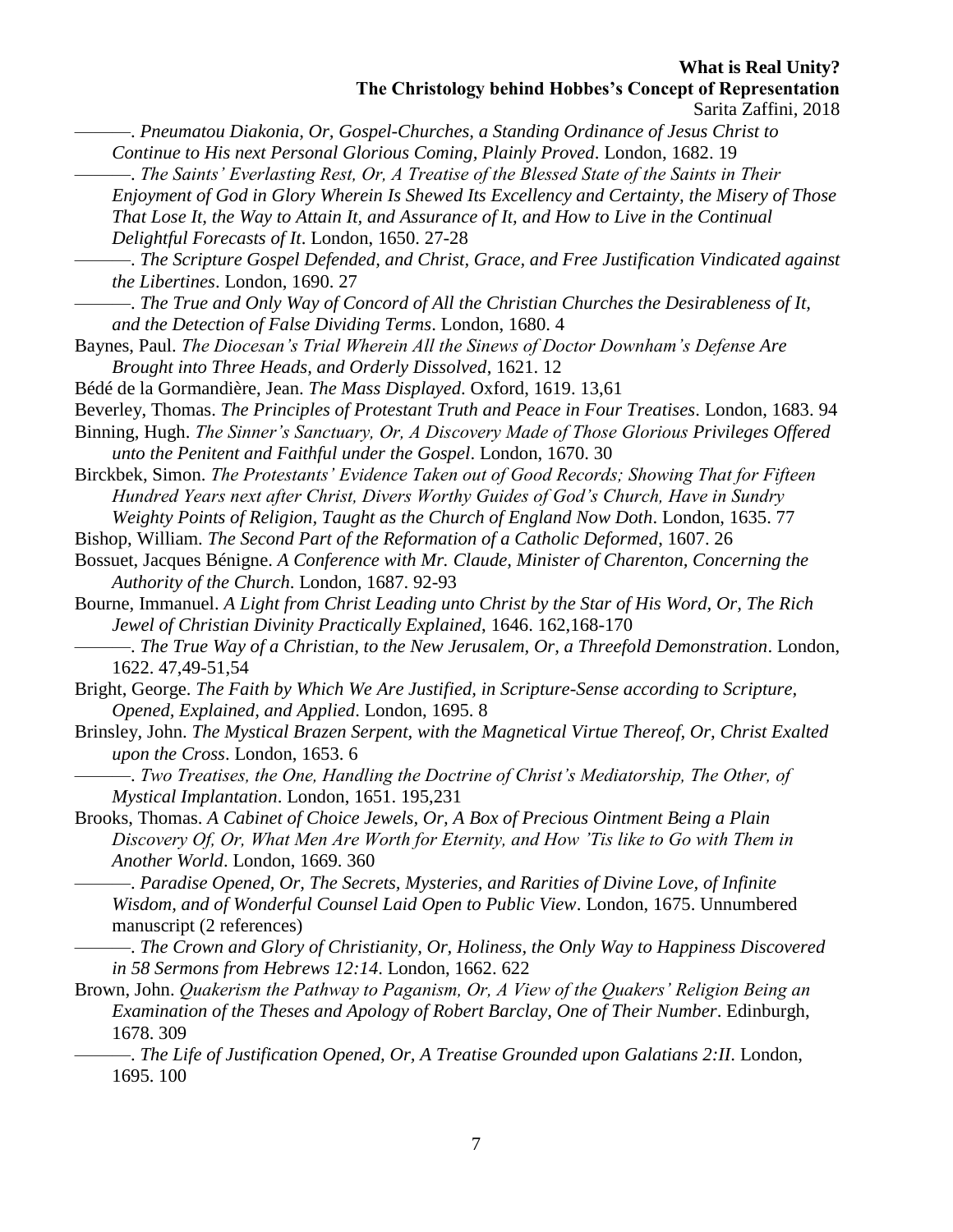- Brownrig, Ralph. *Twenty Five Sermons. The Second Volume by the Right Reverend Father in God, Ralph Brownrig, Late Lord Bishop of Exeter*. London, 1664. 145
- Bucanus, Guillaume. *Institutions of Christian Religion Framed out of God's Word, and the Writings of the Best Divines, Methodically Handled by Questions and Answers, Fit for All such as Desire to Know, or Practice the Will of God*. London, 1606. 901,917

Burdwood, James. *Helps for Faith and Patience in Times of Affliction*. London, 1693. 59,226

- Burgess, Anthony. *145 Expository Sermons upon the Whole 17th Chapter of the Gospel according to St. John, Or, Christ's Prayer before His Passion Explicated, and Both Practically and Polemically Improved*. London, 1656. 588
- Burgess, Daniel. *A Call to Sinners such as Are under Sentence of Death and such as Are under Any Prospect of It from the Long-Suffering and Gracious, but Most Righteous God*. London, 1689. 13
- Burkitt, William. *Expository Notes with Practical Observations on the Four Holy Evangelists*. London, 1700. Unnumbered manuscript (1 reference)
- Burnet, Gilbert. *A Sermon Preached before the King at Whitehall, on Christmas-Day, 1696*. London, 1697. 8
- Burton, Henry. *Truth's Triumph over Trent, Or, the Great Gulf between Zion and Babylon ,That Is, the Unreconcilable Opposition between the Apostolic Church of Christ, and the Apostate Synagogue of Antichrist, in the Main and Fundamental Doctrine of Justification*. London, 1629. 114
- Calamy, Edmund. *Evidence for Heaven Containing Infallible Signs and Real Demonstrations of Our Union with Christ and Assurance of Salvation*. London, 1657. 2-3,6
- Campbell, Ninian. *A Treatise upon Death First Publicly Delivered in a Funeral Sermon, Anno Dom. 1630*. Edinburgh, 1635. Unnumbered manuscript (1 reference)
- Cartwright, Christopher. *The Doctrine of Faith, Or, The Prime and Principal Points Which a Christian Is to Know and Believe*. London, 1650. 381,400
- Casaubon, Meric. *A Treatise Concerning Enthusiasm, as It Is an Effect of Nature, but Is Mistaken by Many for Either Divine Inspiration, or Diabolical Possession*. London, 1655. 118
- Case, Thomas. *Mount Pisgah, Or, A Prospect of Heaven*. London, 1670. 23,25,27-29 ———. *The Morning Exercise Methodized, or Certain Chief Heads and Points of the Christian Religion Opened and Improved in Divers Sermons, by Several Ministers of the City of London, in the Monthly Course of the Morning Exercise at Giles in the Fields, May 1659.* London, 1660. 382,389,396
- Chambers, Humphrey. *Animadversions on Mr. William Dell's Book Entitled The Crucified and Quickened Christian*, 1652. 43-44,48,52
- Charnock, Stephen. *A Supplement to the Several Discourses upon Various Divine Subjects*. London, 1683. 57
- Cheynell, Francis. *The Rise, Growth, and Danger of Socinianism Together with a Plain Discovery of a Desperate Design of Corrupting the Protestant Religion*. London, 1643. 77
- Claude, Jean. *Mr. Claude's Answer to Monsieur de Meaux's Book, Entitled, A Conference with Mr. Claude with His Letter to a Friend, Wherein He Answers a Discourse of M. de Condom, Now Bishop of Meaux, Concerning the Church*. London, 1687. 18
- Collinges, John. *A Cordial for a Fainting Soul, Or, Some Essays for the Satisfaction of Wounded Spirits Laboring under Several Burdens*. London, 1649. 149
- Colvill, William. *The Righteous Branch Growing out of the Root of Jesse and Healing the Nations Held Forth in Several Sermons upon Isaiah Chap. 11*. Edinburgh, 1673. 312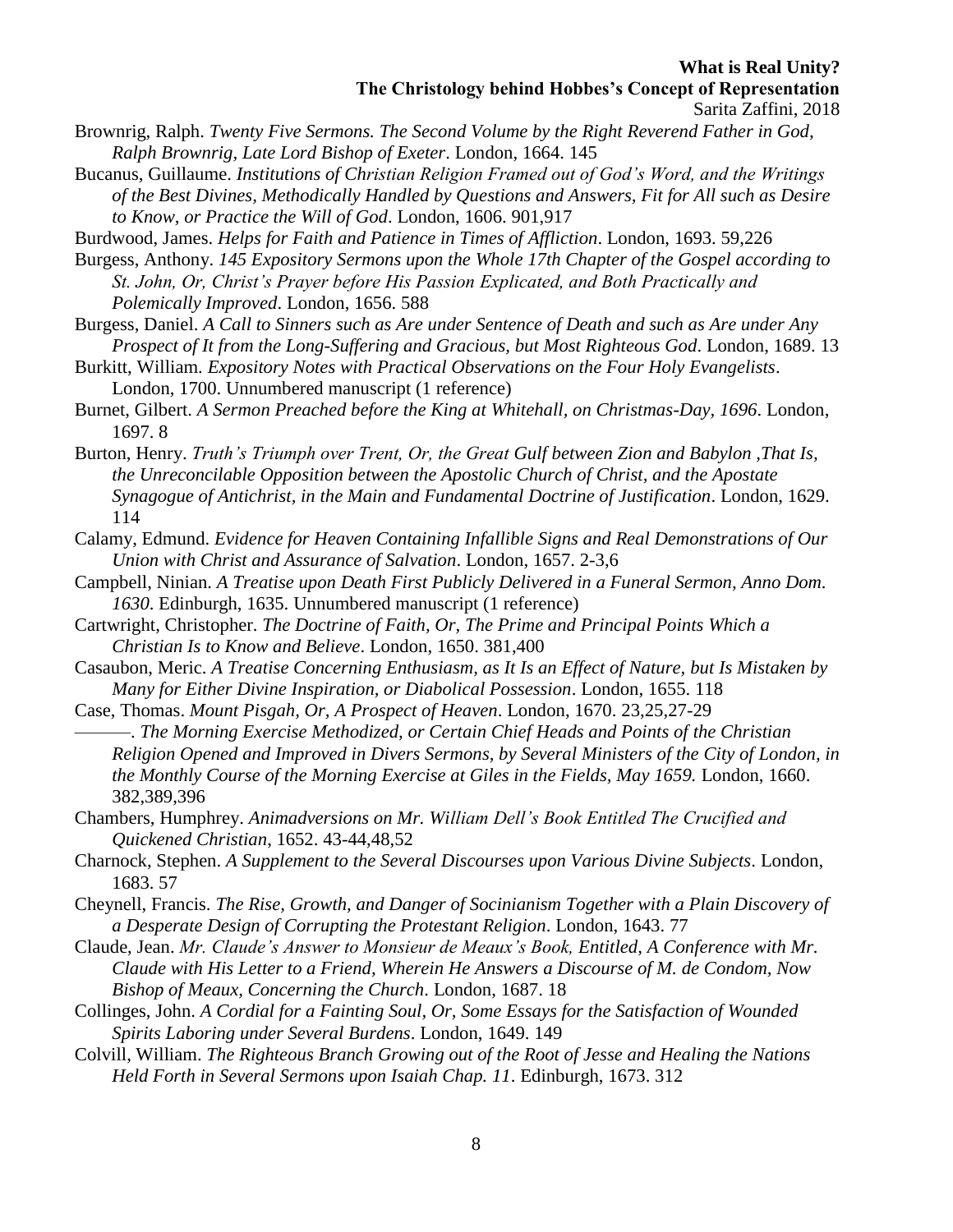- Coxe, Nehemiah. *Vindiciæ Veritatis, Or, A Confutation of the Heresies and Gross Errors Asserted by Thomas Collier*. London, 1677. 84
- Cradock, Samuel. *Knowledge & Practice, Or, a Plain Discourse of the Chief Things Necessary to Be Known, Believed, and Practiced in Order to Salvation*. London, 1659. 146-147
- Cradock, Walter. *Gospel-Holiness, Or, The Saving Sight of God Laid Open from Isaiah 6:5 Together with the Glorious Privilege of the Saints, from Romans 8:4-5*. London, 1651. 227
- ———. *Mount Zion, Or, The Privilege and Practice of the Saints Opened and Applied by That Faithful Dispenser of the Mysteries of Christ*. Cambridge, 1673. 26
- ———. *The Saints' Fullness of Joy in Their Fellowship with God Presented in a Sermon Preached July 21, 1646, before the Honorable House of Commons in Margarets Westminster*. London, 1646. 21-22
- Crisp, Samuel. *Christ Exalted and Dr. Crisp Vindicated in Several Points Called Antinomian, Being Cleared from Neonomian Suggestions Alleged*. London, 1698. 6
- Cromwell, Oliver. *Oliver Cromwell's Letters and Speeches, with Elucidations*. London, 1850. 301
- Cruso, Timothy. *The Three Last Sermons Preached by the Late Reverend Mr. Timothy Cruso, Who Died November 26, 1697*. London, 1698. 32
- Davis, Hugh. *De Jure Uniformitatis Ecclesiasticæ, Or, Three Books of the Rights Belonging to an Uniformity in Churches in Which the Chief Things, of the Laws of Nature, and Nations, and of the Divine Law, Concerning the Consistency of the Ecclesiastical Estate with the Civil Are Unfolded*. London, 1669. 162
- Davis, Richard. *A Vindication of the Doctrine of Justification and Union before Faith Wherein the Great Truth of the Grace of Our Lord Jesus in His Representing the Person of His Elect on the Cross, of His Suffering for Them as Their Representative Is Asserted and Cleared*. London, 1698. 14-15,38
- De Laune, Thomas. *Tropologia, Or, A Key to Open Scripture Metaphors*. London, 1681. 226
- Dell, William. *A Plain and Necessary Confutation of Divers Gross and Antichristian Errors, Delivered to the University Congregation, the Last Commencement, Anno 1653*. London, 1654. 41
- Denison, John. *The Heavenly Banquet, Or, The Doctrine of the Lord's Supper Set Forth in Seven Sermons*. London, 1631. 85
- Dent, Edward. *Everlasting Blessedness a Sermon Preached at the Funeral of Mr. William Baker*. London, 1692. 19
- Dorney, Henry. *Divine Contemplations, and Spiritual Breathings of Mr. Henry Dorney*. London, 1684. 158,164,168,180
- Downame, John. *Lectures upon the Four First Chapters of the Prophecy of Hosea, Wherein the Text Is Expounded and Cleared*. London, 1608. 289
- Draxe, Thomas. *The Lamb's Spouse or the Heavenly Bride, A Theological Discourse, Wherein the Contract Betwixt Christ and the Church Is Plainly and Profitably Set Forth*. London, 1608. Unnumbered manuscript (4 references)
- Du Moulin, Pierre. *The Buckler of the Faith, Or, A Defense of the Confession of Faith of the Reformed Churches in France*. London, 1620. 463-464,466
- Dunbar, David. *The Theological Key of the Three First Covenants Made by God with Man, in the Several States of Man, Obliging Man to His Law*. London, 1646. 88
- Durham, James. *Clavis Cantici, Or, An Exposition of the Song of Solomon*. Edinburgh, 1668. 16,149,454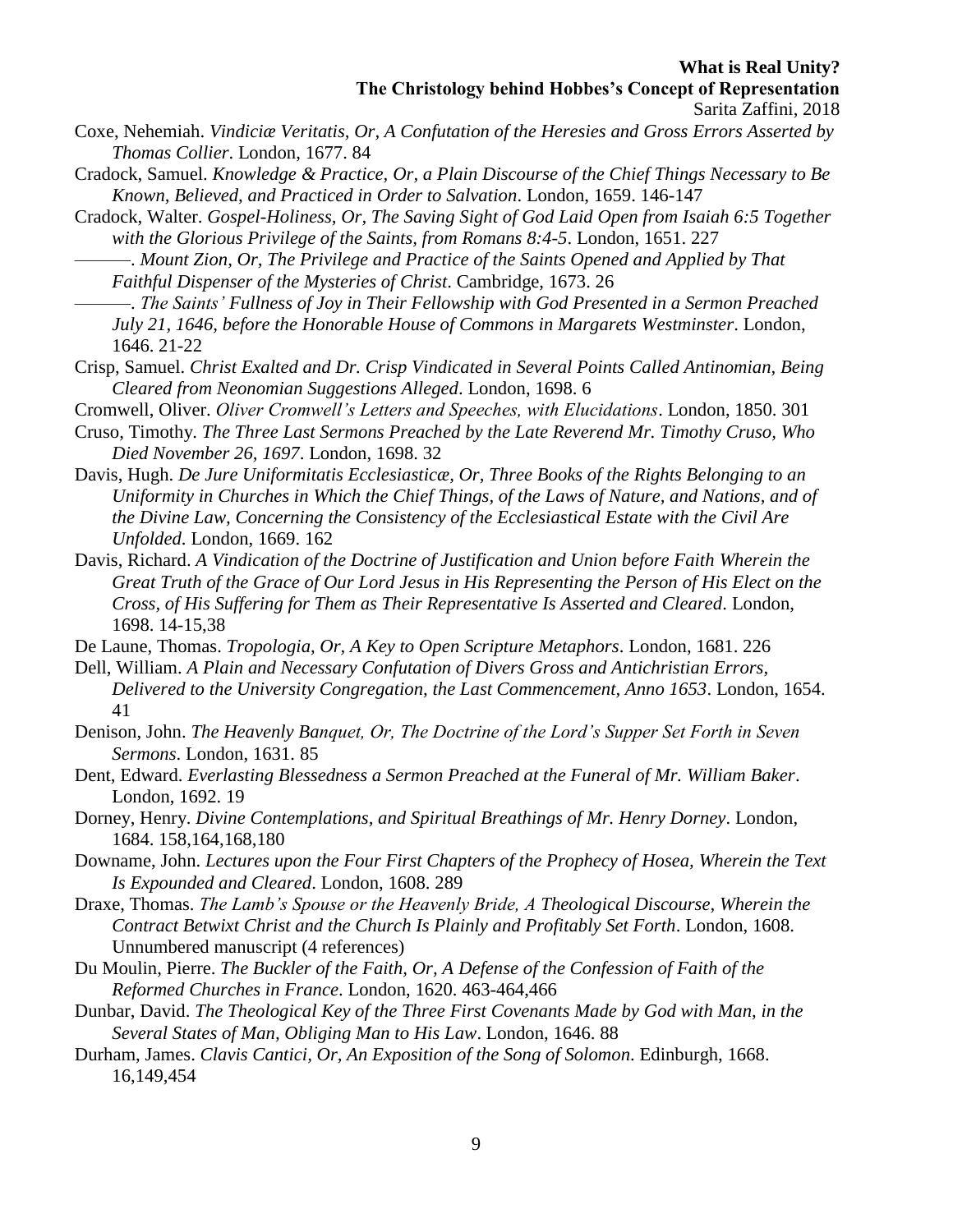———. *The Unsearchable Riches of Christ, and of Grace and Glory in and through Him*. Glasglow, 1685. 27,43

Dyke, Daniel. *Six Evangelical Histories*. London, 1617. 223

Eaton, John. *The Honeycomb of Free Justification by Christ Alone*. London, 1642. 429-439

Ellis, John. *Vindiciae Catholicae, Or, The Rights of Particular Churches Rescued and Asserted against That Mere (but Dangerous) Notion of One Catholic, Visible, Governing Church*. London, 1647. 72

Ellis, Tobias. *The Kingdom of God Opened and Proved to Be a Kingdom of Grace and Glory, the One Thing Necessary for All*. London, 1678. 38

Elton, Edward. *A Form of Catechizing Set down by Questions and Answers. Wherein, the Principal Grounds of Christian Religion Are Delivered*. London, 1616. Unnumbered manuscript (1 reference)

———. *An Exposition of the Epistle of St Paul to the Colossians Delivered in Sundry Sermons*. London, 1615. 225,242,715

———. *The Triumph of a True Christian Described, Or, An Explication of the Eighth Chapter of the Epistle of Saint Paul to the Romans*. London, 1624. 223,764

- Eyre, William. *Vindicae Justificationis Gratuitae, Justification without Conditions, Or, The Free Justification of a Sinner*. London, 1654. 8-9
- Ferguson, Robert. *The Interest of Reason in Religion with the Import and Use of Scripture-Metaphors, and the Nature of the Union Betwixt Christ and Believers*. London, 1675. 488,496- 497,629
- Fergusson, James. *A Brief Exposition of the Epistles of Paul to the Galatians and Ephesians*. London, 1659. 163
- Ferne, Henry. *A Compendious Discourse upon the Case, as It Stands between the Church of England and of Rome on the One Hand, and Again between the Same Church of England and Those Congregations Which Have Divided from It on the Other Hand, Together with the Treatise of the Division of the English Church and the Romish, upon the Reformation*. London, 1655. 48 ———. *Of the Division between the English and Romish Church upon the Reformation by Way of*

*Answer to the Seeming Plausible Pretenses of the Romish Party*. London, 1655. 172

Firmin, Giles. *Stablishing against Shaking, Or, A Discovery of the Prince of Darkness (scarcely) Transformed into an Angel of Light, Powerfully Now Working in the Deluded People Called, Quakers*. London, 1656. 36

———. *The Real Christian, Or, A Treatise of Effectual Calling Wherein the Work of God Is Drawing the Soul to Christ*. London, 1670. 155,249

Fisher, Edward. *The Marrow of Modern Divinity Touching Both the Covenant of Works, and the Covenant of Grace, with Their Use and End, Both in the Time of the Old Testament, and in the Time of the New*. London, 1646. 141

Fisher, Samuel. *Baby-Baptism Mere Babism, Or, An Answer to Nobody in Five Words to Everybody Who Finds Himself Concerned in It*. London, 1653. 227

- ———. *Christianismus Redivivus Christendom Both Un-Christ'ned and New-Christ'ned, Or, That Good Old Way of Dipping and in-Churching of Men and Women after Faith and Repentance Professed*. London, 1655. 227
- ———. *Rusticus Ad Academicos in Exercitationibus Expostulatoriis, The Rustic's Alarm to the Rabbis, Or, The Country Correcting the University and Clergy*. London, 1660. 131
- Flavel, John. *Navigation Spiritualized, Or, A New Compass for Seamen Consisting of 32 Points of Pleasant Observations, Profitable Applications, and Serious Reflections*. London, 1698. 109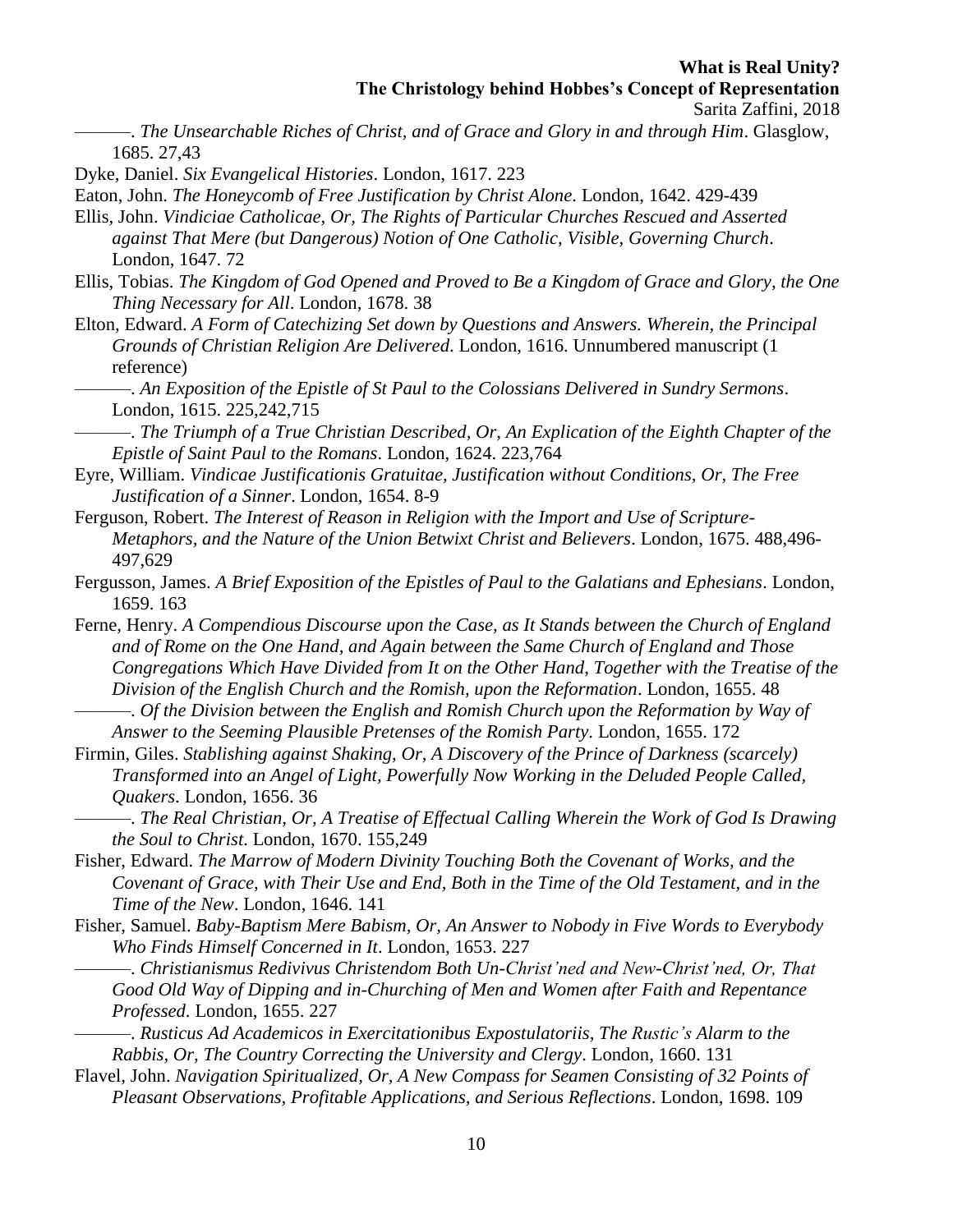Sarita Zaffini, 2018

———. *Planelogia, a Succinct and Seasonable Discourse of the Occasions, Causes, Nature, Rise, Growth, and Remedies of Mental Errors Written Some Months since*. London, 1691. 416

———. *Pneumatologia, a Treatise of the Soul of Man Wherein the Divine Original, Excellent and Immortal Nature of the Soul Are Opened, Its Love and Inclination to the Body, with the Necessity of Its Separation from It, Considered and Improved*. London, 1685. 296

———. *The Method of Grace, in Bringing Home the Eternal Redemption Contrived by the Father, and Accomplished by the Son through the Effectual Application of the Spirit unto God's Elect*. London, 1681. 27-28,30-31,43,158,297,404-405

- ———. *The Touchstone of Sincerity, Or, The Signs of Grace and Symptoms of Hypocrisy Opened in a Practical Treatise upon Revelations*. London, 1698. 127
- Ford, Stephen. *A Gospel-Church, Or, God's Holy Temple Opened Wherein Is Showed from the Scriptures*. London, 1674. Unnumbered manuscript (1 reference)
- Fowler, Christopher. *Dæmonium Meridianum, Satan at Noon, Or, Antichristian Blasphemies, Anti-Scriptural Devilisms, Anti-Moral Uncleanness, Evidenced in the Light of Truth, and Published by the Hand of Justice*. London, 1655. 4,35

Fox, John. *Time and the End of Time, Or, Two Discourses, the First about Redemption of Time, the Second about Consideration of Our Latter End*. London, 1670. 182

Freeman, Francis. *Light Vanquishing Darkness, Or, A Vindication of Some Truths Formerly Declared, from Those Aspersions Which Have Been (by Reason of Some Misapprehensions) Cast upon Them; Now Published for the Satisfaction and Benefit of Others*. London, 1650. 48-49

- Fuller, Francis. *A Treatise of Faith and Repentance*. London, 1685. 33
- Gale, Theophilus. *Christ's Tears for Jerusalem's Unbelief and Ruin, Now Humbly Recommended to England's Consideration in This Her Day of Trial and Danger*. London, 1678. 199
	- ———. *The Anatomy of Infidelity, Or, An Explanation of the Nature, Causes, Aggravations and Punishment of Unbelief*. London, 1672. 199

———. *Theophily, Or, A Discourse of the Saints Amity with God in Christ*. London, 1671. 269,367

Gataker, Thomas. *A Discussion of the Popish Doctrine of Transubstantiation Wherein the Same Is Declared, by the Confession of Their Own Writers, to Have No Necessary Ground in God's Word*. London, 1624. 158

———. *An Answer to Mr. George Walker's Vindication*. London, 1642. 65

- Gauden, John. *Hieraspistes a Defence by Way of Apology for the Ministry and Ministers of the Church of England*. London, 1653. 81-82
- Gavin, Antonio. *The Frauds of Romish Monks and Priests Set Forth in Eight Letters*. London, 1691. 197
- Gilbert, Claudius. *A Sovereign Antidote against Sinful Errors, the Epidemical Plague of These Latter Days*. London, 1658. 113

Goodwin, John. *Imputatio Fidei. Or a Treatise of Justification Wherein the Imputation of Faith for Righteousness Is Explained*. London, 1642. 195-196

- Gouge, William. *A Learned and Very Useful Commentary on the Whole Epistle to the Hebrews Wherein Every Word and Particle in the Original Is Explained*. London, 1655. 26-27
	- ———. *Of Domestical Duties, Eight Treatises*. London, 1622. 96-97,211
	- ———. *The Saints' Sacrifice, Or, a Commentary on Psalm 116*, 1632. 204,217
- Gray, Andrew. *Great Precious Promises, Or, Some Sermons Concerning the Promises and the Right Application Thereof*. Edinburgh, 1669. 174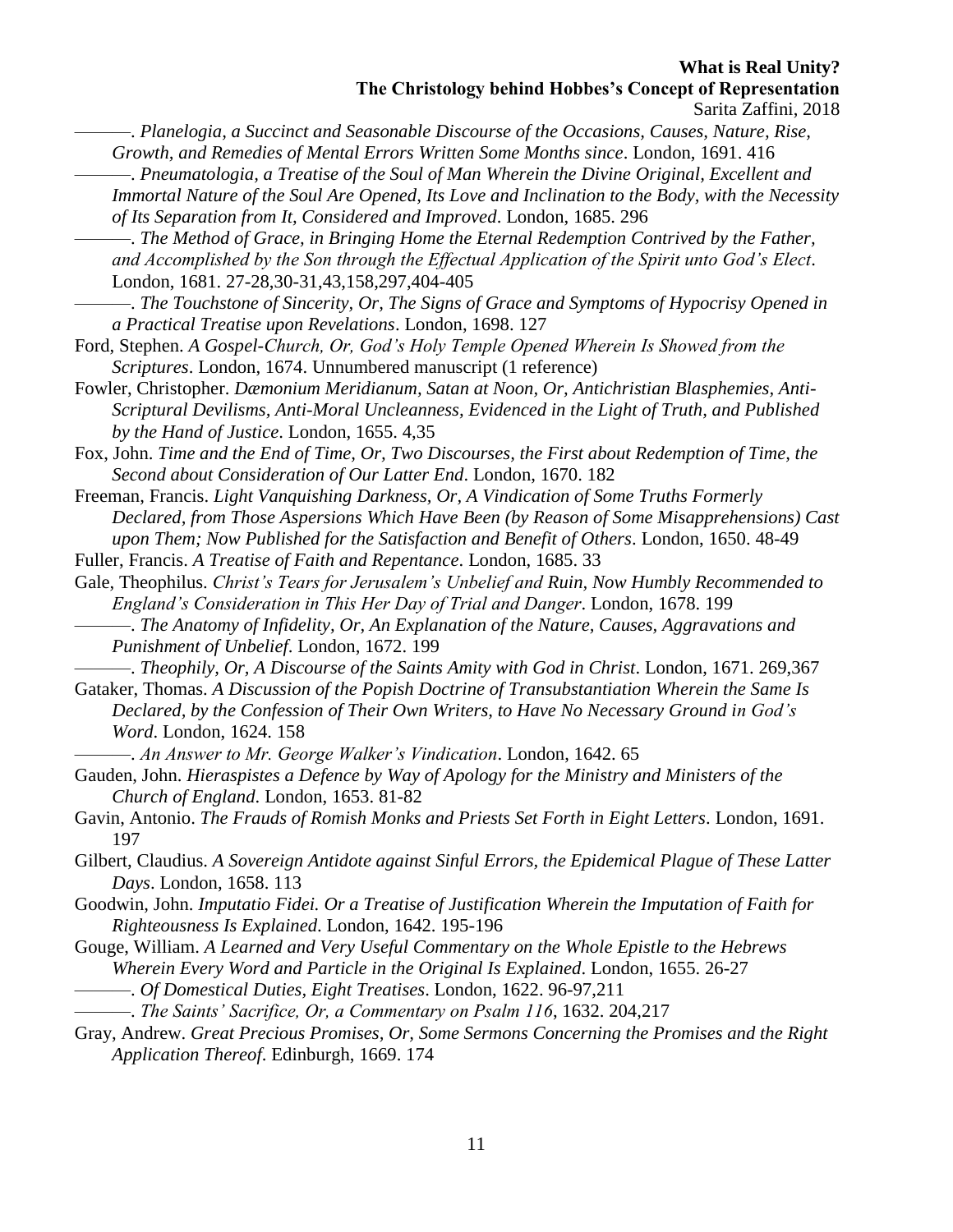- Greenhill, William. *The Exposition Continued upon the Nineteen Last Chapters of the Prophet Ezekiel with Many Useful Observations Thereupon Delivered in Several Lectures in London*. London, 1662. 362
- Green, William. *Abyssus Mali, Or, The Corruption of Man's Nature Briefly Handled in Some of Its Principal Parts*. London, 1676. 270-271
- Hacket, John. *A Century of Sermons upon Several Remarkable Subjects Preached by the Right Reverend Father in God, John Hacket, Late Lord Bishop of Lichfield and Coventry*. London, 1675. 97
- Hall, Joseph. *Christ Mystical, Or, The Blessed Union of Christ and His Members Also*. London, 1647. 9-17
	- ———. *Sermon Preached at Westminster, on the Day of the Public Fast (April 5, 1628) to the Lords of the High Court of Parliament and by Their Appointment Published*. London, 1628. 113 ———. *Sermon Preached before His Majesty [March 30, 1628?]*, 1661. 278
- Hamilton, David. *The Private Christian's Witness for Christianity to the Notional and Erroneous Apprehensions of the Arminian, Socinian, and Deist of the Age*. London, 1697. 87
- Hardy, Nathaniel. *The First General Epistle of St. John the Apostle, Unfolded & Applied*. London, 1659. 56,632,738
- Harrington, James. *A Holy Oil; And, a Sweet Perfume Taken out of the Sanctuary of the Most Sacred Scriptures*. London, 1669. 148,178-182,247
- ———. *Horæ Consecratæ, Or, Spiritual Pastime, Concerning Divine Meditations upon the Great Mysteries of Our Faith and Salvation*. London, 1682. 148,179-182
- ———. *Some Reflections upon a Treatise Called Pietas Romana & Parisiensis*. Oxford, 1688. 71,76
- Heywood, Oliver. *The General Assembly, Or, A Discourse of the Gathering of All Saints to Christ Wherein It Appears That All Saints in All Places and Ages, Shall Be at Last Gathered Together to Christ Their Head*. London, 1700. 82
- Hickman, Henry. *Speculem Sherlockianum, Or, A Looking-Glass in Which the Admirers of Mr. Sherlock May Behold the Man, as to His Accuracy, Judgement, Orthodoxy*. London, 1674. 50
- Higgenson, Thomas. *Glory Sometimes Afar Off, Now Stepping In, Or, The Great Gospel-Mystery of Spirit, or Divine Nature in Saints: Not in That Philosophical and Human Sense, by Effects and Habits of Grace, but after a More Evangelical, Divine, and Mysterious Manner of in-Being*. London, 1653. 13-14
- Hildersam, Arthur. *152 Lectures upon Psalm 51 Preached at Ashby-Delazouch in Leicestershire*. London, 1635. 329-330
- Honyman, Andrew. *A Survey of Naphtali. Part II Discoursing of the Heads Proposed in the the Preface of the Former*. Edinburgh, 1669. 59-60
- Hooker, Thomas. *A Comment upon Christ's Last Prayer in the Seventeenth of John Wherein Is Opened the Union Believers Have with God and Christ, and the Glorious Privileges Thereof*. London, 1656. 515
	- ———. *The Soul's Exaltation. A Treatise Containing the Soul's Union with Christ*. London, 1638. 6-  $\overline{Q}$
- Hopkins, Ezekiel. *An Exposition on the Lord's Prayer with a Catechistical Explication Thereof, by Way of Question and Answer for the Instructing of Youth*. London, 1692. 41
- Horn, John. *A Caveat to All True Christians: Against the Spreadings of the Spirit of Antichrist, and His Subtle Endeavors to Draw Men from Jesus Christ*. London, 1651. 25
- Hudson, Samuel. *A Vindication of the Essence and Unity of the Church Catholic Visible*. London, 1650. 209-210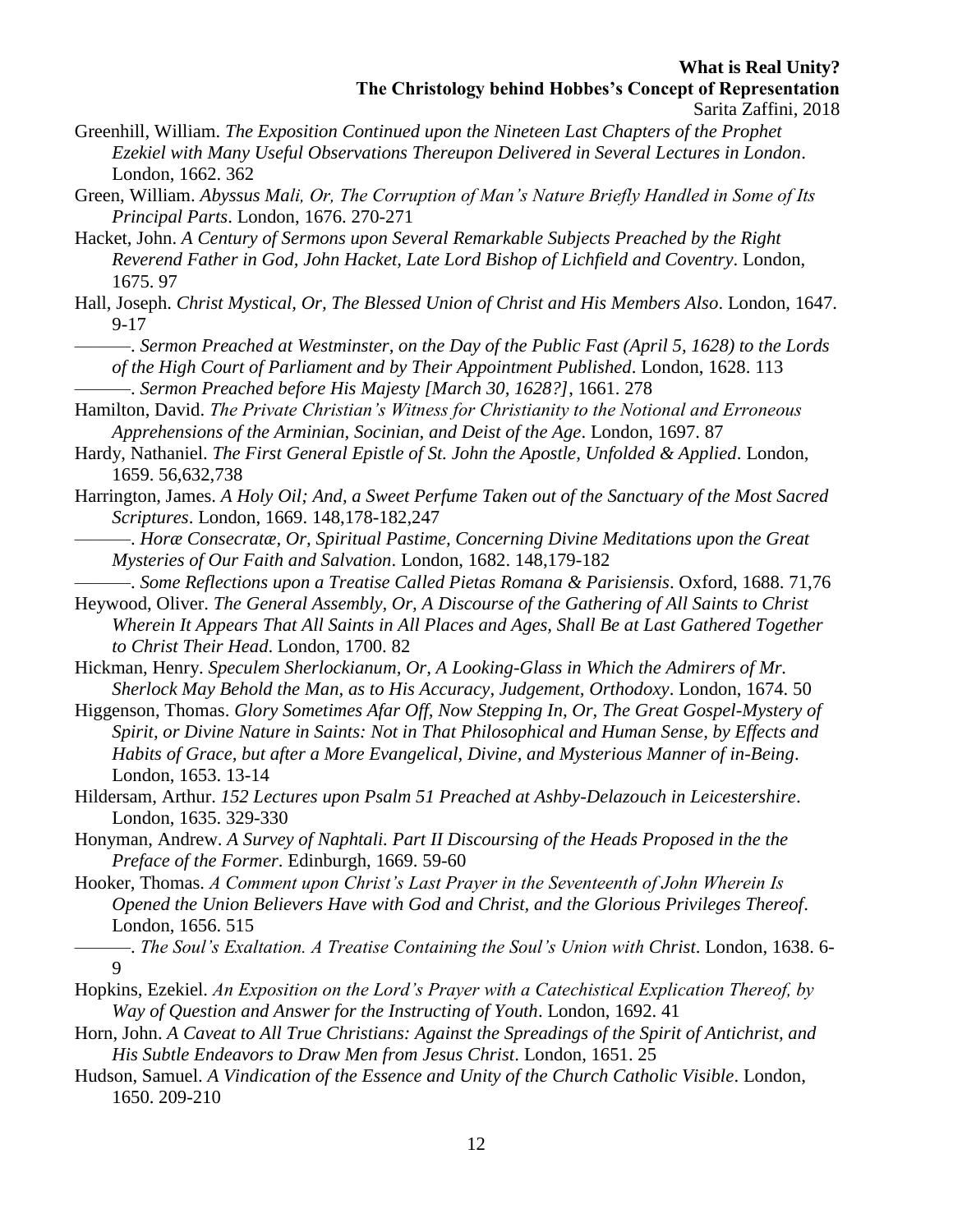Hughes, George. *A Dry Rod Blooming and Fruit-Bearing, Or, A Treatise of the Pain, Gain, and Use of Chastenings*. London, 1644. 116

———. *The Art of Embalming Dead Saints: Discovered in a Sermon Preached at the Funeral of Master William Crompton, the Late Reverend and Faithful Pastor of the Church in Lanceston Cornwall. January the Fifth, 1641*. London, 1642. 23-24

Humfrey, John. *Peaceable Disquisitions Which Treat of the Natural and Spiritual Man, Preaching with the Demonstration of the Spirit, Praying by the Spirit, Assurance, the Arminian Grace, Possibility of Heathens Salvation, the Reconciliation of Paul and James, the Imputation of Christ's Righteousness*. London, 1678. 92

Hunt, John. *Infants' Faith, and Right to Baptism, Proved from Scripture with the Chief Objections against It Answered*. London, 1682. 6

Hyde, Edward. *Christ and His Church, Or, Christianity Explained, under Seven Evangelical and Ecclesiastical Heads*. London, 1658. 393-394

Jackson, John. *Epitome Ugaiainonton Logon, Or, A Taste of the Truth as It Is in Jesus*. London, 1648. 46

Jackson, Thomas. *A Collection of the Works of That Holy Man and Profound Divine, Thomas Jackson*. London, 1653. 19

———. *A Treatise of the Holy Catholic Faith and Church*. London, 1627. 13-21

- ———. *First Book of Comments on the Creed*. Vol. I.4. A Collection of the Works of That Holy Man and Profound Divine, Thomas Jackson, 1653. 29-30
	- ———. *Justifying Faith, or The Faith by Which the Just Do Live, A Treatise, Containing a Description of the Nature, Properties and Conditions of Christian Faith*. London, 1615. 233-234

Jacombe, Thomas. *Several Sermons Preached on the Whole Eighth Chapter of the Epistle to the Romans*. London, 1672. 41,45,51,55-56,61

Jay, Stephen. *Ta Kannakou the Tragedies of Sin Contemplated in the Ruin of the Angels, Fall of Man, Destruction of the Old World, Confusion of Babel, Conflagration of Sodom &c.* London, 1689. 148

Jenkyn, William. *An Exposition of the Epistle of Jude: Together with Many Large and Useful Deductions*. London, 1652. 70

Jenner, Thomas. *The Path of Life and the Way That Leadeth down to the Chambers of Death, Or, The Steps to Hell and the Steps to Heaven in Which All Men May See Their Ways, How Far They Have Gone Downwards to Destruction*. London, 1656. 6-7

Keach, Benjamin. *The Counterfeit Christian, Or, The Danger of Hypocrisy Opened in Two Sermons*. London, 1691. 25,40,52

———. *The Marrow of True Justification, Or, Justification without Works*. London, 1692. 32

Keith, George. *The Arguments of the Quakers, More Particularly, of George Whitehead, William Penn, Robert Barclay, John Gratton, George Fox, Humphry Norton, and My Own Arguments against Baptism and the Supper*. London, 1698. 53-54

King, Benjamin. *The Marriage of the Lamb, Or, A Treatise Concerning the Spiritual Espousing of Christ, to a Believing Soul*. London, 1640. 8

Knott, Edward. *Charity Mistaken, with the Want Whereof, Catholics Are Unjustly Charged for Affirming, as They Do with Grief, That Protestancy Unrepented Destroys Salvation*, 1630. 116

La Serre, M. de (Jean-Puget). *The Sweet Thoughts of Death, and Eternity*. London, 1632. 87-88

Lee, Francis. *The State of the Philadelphian Society the Grounds of Their Proceedings Considered, in Answer to a Letter from Philalethes*. London, 1697. 14

Leigh, Edward. *A System or Body of Divinity Consisting of Ten Books*. London, 1654. 487,514,581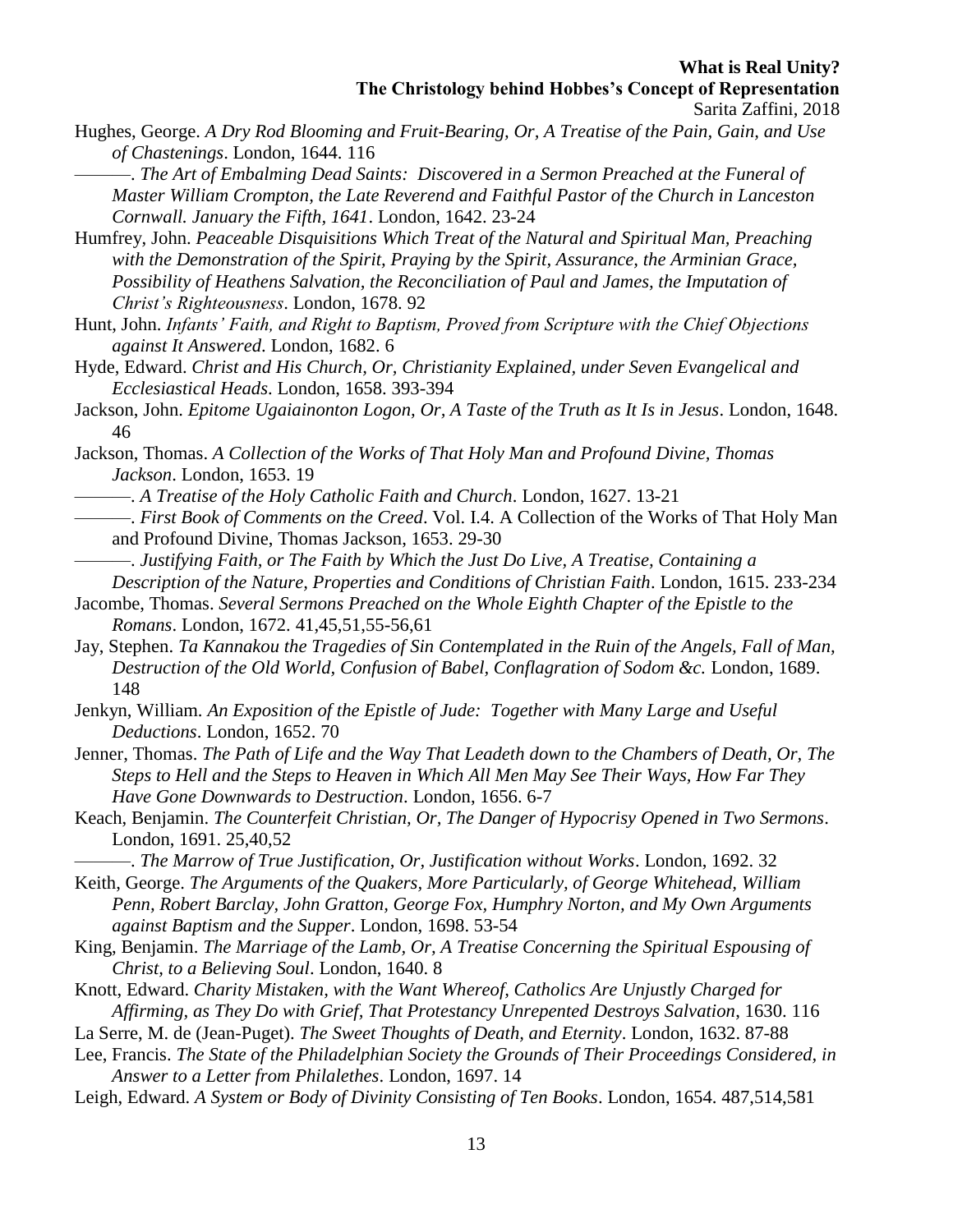- Sarita Zaffini, 2018
- Lindsay, David. *The Reasons of a Pastor's Resolution, Touching the Reverend Receiving of the Holy Communion*. London, 1619. 135-136
- Lloyd, William. *An Answer to the Bishop of Oxford's Reasons for Abrogating the Test Imposed on All Members of Parliament Anno 1678, October 30*. London, 1688. 37
- Lobb, Stephen. *The Glory of Free Grace Displayed, Or, The Transcendent Excellency of the Love of God in Christ, unto Believing, Repenting Sinners, in Some Measure Described*. London, 1680. 74
- Long, Thomas. *A Continuation and Vindication of the Defence of Dr. Stillingfleet's Unreasonableness of Separation in Answer to Mr. Baxter, Mr. Lob, &c.* London, 1682. 50
- Lougher, John. *A Treatise of the Soul's Union with Christ, Wherein Is Declared What This Union with Jesus Christ Is, and Many False Grounds of Union Discovered*, 1680. 31,101
- Lye, Thomas. *The King of Terrors Metamorphosis, Or, Death Transformed into Sleep: A Sermon Preached at the Funeral of Mrs. Elizabeth Nicoll*. London, 1660. 3
- Lyford, William. *The Plain Man's Senses Exercised to Discern Both Good and Evil, Or, A Discovery of the Errors, Heresies, and Blasphemies of These Times and the Toleration of Them*. London, 1655. 115-117,133
- Manton, Thomas. *A Practical Commentary, Or, An Exposition with Notes on the Epistle of Jude*. London, 1658. 422
- ———. *A Second Volume of Sermons Preached by the Late Reverend and Learned Thomas Manton [posthumous Publication]*. London, 1684. 302,308,321;10;4
	- ———. *Christ's Eternal Existence, and the Dignity of His Person Asserted and Proved in Opposition to the Doctrine of the Socinians*. London, 1685. 142
	- ———. *Sermons Preached by the Late Reverend and Learned Divine, Thomas Manton [posthumous Publication]*. London, 1678. 383
- Marshall, Stephen. *A Sermon Preached to the Right Honorable the Lord Mayor, and Court of Aldermen of the City of London, at Their Anniversary Meeting on Easter Monday April 1652*. London, 1653. 5-7,17-19
- Marshall, Walter. *The Gospel-Mystery of Sanctification Opened in Sundry Practical Directions Suited Especially to the Case of Those Who Labor under the Guilt and Power of Indwelling Sin*. London, 1692. 51,323
- McWard, Robert. *The True Non-Conformist in Answer to the Modest and Free Conference Betwixt a Conformist and a Non-Conformist about the Present Distempers of Scotland*. Amsterdam, 1671. 351
- Ministers of Oxford. *An Account given to the Parliament by the Ministers Sent by Them to Oxford in Which You Have the Most Remarkable Passages Which Have Fallen out in the Six Months Service There*. London, 1647. 43
- More, Henry. *A Brief Discourse of the Real Presence of the Body and Blood of Christ in the Celebration of the Holy Eucharist*. London, 1686. 54
	- ———. *Enthusiasmus Triumphatus, Or, A Discourse of the Nature, Causes, Kinds, and Cure, of Enthusiasm*. London, 1656. 39
- More, William. *A Short and Plain Tractate of the Lord's Supper Grounded upon I Cor. II, 23, &c.* London, 1645. 17-18
- Morton, Thomas. *Of the Institution of the Sacrament of the Blessed Body and Blood of Christ, (by Some Called) the Mass of Christ*. London, 1631. 212-213,243
- Negus, William. *Man's Active Obedience, Or, The Power of Godliness Especially in the Commandment of the Gospel, Which Requireth Faith in Every Christian*. London, 1619. 129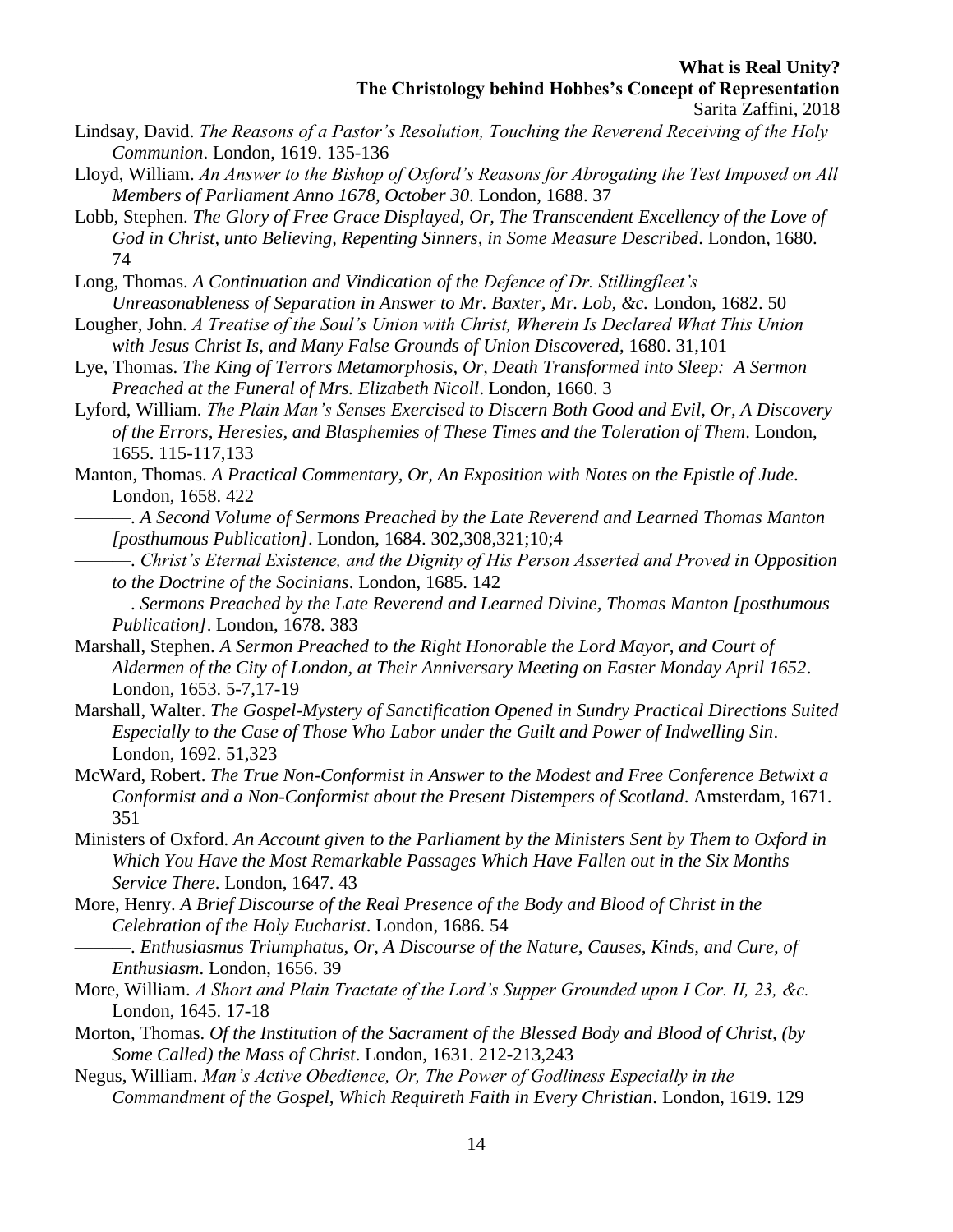Newton, George. *An Exposition with Notes, Unfolded and Applied on John 17th*. London, 1660. 103

- Nicholson, William. *Ekthesis Pisteōs, Or, An Exposition of the Apostles Creed Delivered in Several Sermons*. London, 1661. 532
- Nicols, Henry. *The Shield Single against the Sword Doubled. To Defend the Righteous against the Wicked*. London, 1653. 47
- Nieremberg, Juan Eusebio. *Of Adoration in Spirit and Truth Written in Four Books by John Eusebius Nieremberg Native of Madrid*, 1673. 153,184
- Norton, John. *The Orthodox Evangelist, Or, A Treatise Wherein Many Great Evangelical Truths Are Briefly Discussed*. London, 1654. 290
- N, R. *The Christian's Manna, Or, A Treatise of the Most Blessed and Reverend Sacrament of the Eucharist*, 1613. 228,232
- Owen, John. *A Discourse Concerning Evangelical Love, Church-Peace and Unity with the Occasions and Reasons of Present Differences and Divisions about Things Sacred and Religious*. London, 1672. 97
	- ———. *A Practical Exposition on the 130th Psalm Wherein the Nature of the Forgiveness of Sin Is Declared, the Truth and Reality of It Asserted, and the Case of a Soul Distressed with the Guilt of Sin and Relieved by a Discovery of Forgiveness with God Is at Large Discoursed*. London, 1669. 340
- ———. *Christologia, Or, A Declaration of the Glorious Mystery of the Person of Christ, God and Man with the Infinite Wisdom, Love and Power of God in the Contrivance and Constitution Thereof*. London, 1679. 79
- ———. *Meditations and Discourses on the Glory of Christ, in His Person, Office, and Grace with the Differences between Faith and Sight Applied unto the Use of Them That Believe*. London, 1691. 110
- ———. *The Doctrine of Justification by Faith through the Imputation of the Righteousness of Christ*. London, 1677. 511
- ———. *The Doctrine of the Saints' Perseverance, Explained and Confirmed*. London, 1654. 350,437 Palmer, Anthony. *The Gospel New-Creature; Wherein the Work of the Spirit Is Opened, in*
- *Awakening the Soul; to the Getting Pardon of Sin, and an Interest in Jesus Christ*. London, 1658. 181-182
- Parsons, Robert. *A Review of Ten Public Disputations or Conferences Held within the Compass of Four Years*, 1604. 281-282
- Patrick, John. *A Full View of the Doctrines and Practices of the Ancient Church Relating to the Eucharist Wholly Different from Those of the Present Roman Church, and Inconsistent with the Belief of Transubstantiation*. London, 1688. 81
- Pelling, Edward. *A Discourse of the Sacrament of the Lord's Supper Wherein the Faith of the Catholic Church Concerning That Mystery Is Explained, Proved, and Vindicated*. London, 1685. 228-229
- Perkins, William. *A Commentary or Exposition, upon the Five First Chapters of the Epistle to the Galatians*. London, 1603. 41
	- ———. *A Golden Chain, Or, The Description of Theology Containing the Order of the Causes of Salvation and Damnation, according to God's Word*. Cambridge, 1600. 115,967
- Petter, George. *A Learned, Pious, and Practical Commentary, upon the Gospel according to St. Mark Wherein the Sacred Text Is Logically Analyzed*. London, 1661. 122
- Pierce, Edward. *Christ Alone Our Life, The Great Case of Every Man's Life and Death Determined by the Sentence of God, in 1 John 5.12*. London, 1691. 70,78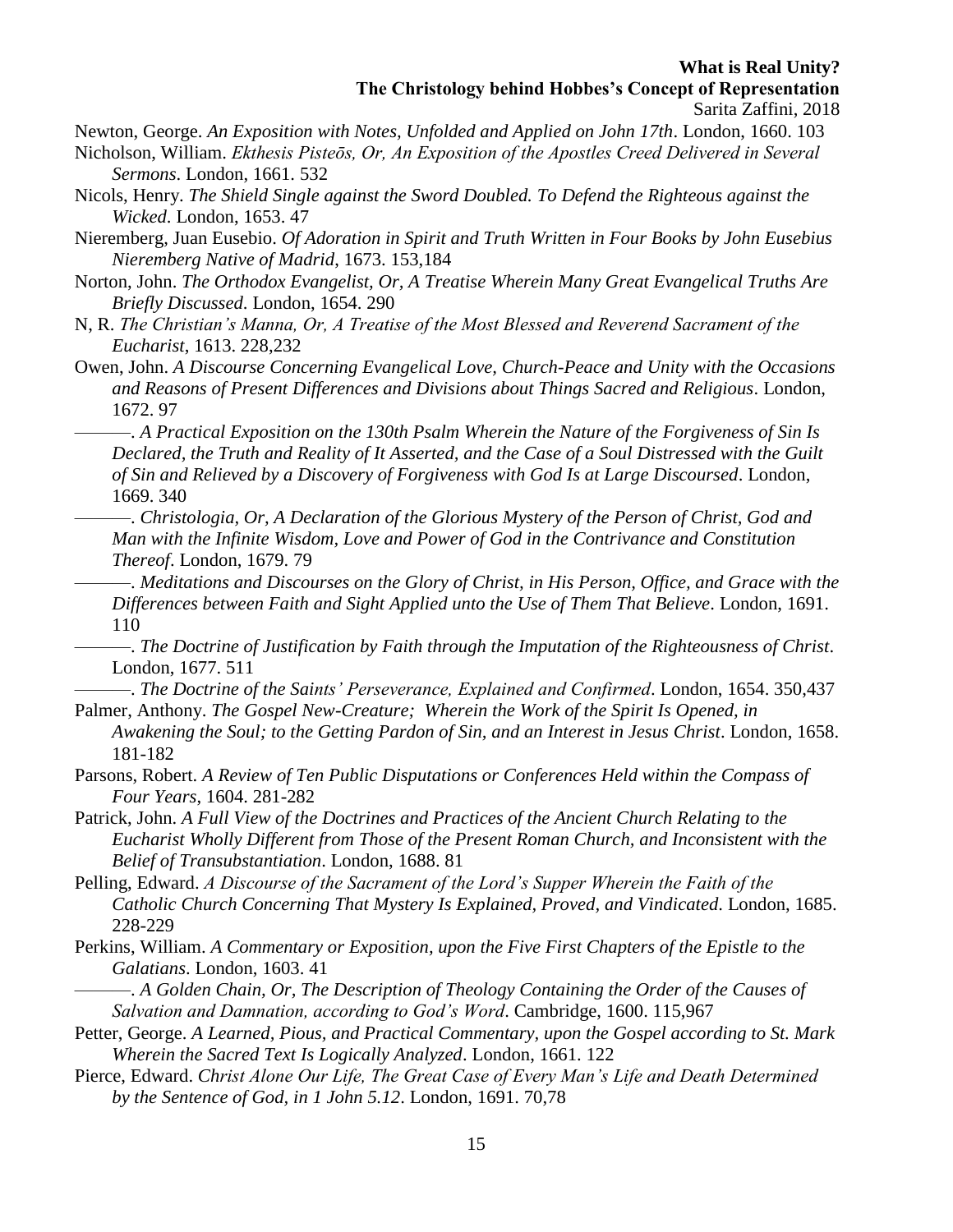Pittilloh, Robert. *A Short Brotherly Examination of a Sermon*. Leith, 1652. 5

- Plockhoy, Pieter Corneliszoon. *The Way to the Peace and Settlement of These Nations, Fully Discovered in Two Letters, Delivered to His Late Highness, and One to the Present Parliament, as Also One to His Highness Richard Lord Protector, of England, Scotland, and Ireland*. London, 1659. 16
- Polhill, Edward. *An Answer to the Discourse of Mr. William Sherlock, Touching the Knowledge of Christ, and Our Union and Communion with Him*. London, 1675. 180-181,186-187,191,202,203, 205,216
	- ———. *Christus in Corde, Or, The Mystical Union between Christ and Believers Considered in Its Resemblances, Bonds, Seals, Privileges and Marks*. London, 1680. 8
- Pomfret, Samuel. *A Directory for Youth Through All the Difficulties Attending That State of Life, Or a Discourse of Youthful Lusts*. London, 1693. 228
- Pordage, John. *Innocency Appearing, through the Dark Mists of Pretended Guilt, Or, A Full and True Narration of the Unjust and Illegal Proceedings of the Commissioners of Berks*. London, 1655. 44
	- ———. *Theologia Mystica, Or, The Mystic Divinity of the Eternal Invisibles*. London, 1683. 156
- Porter, Edmund. *Christophagia, The Mystery of Eating the Flesh and Drinking the Blood of Christ and the Modus or Manner Thereof Discovered*. London, 1680. 2,22,25,63-64,68,70,129,132 ———. *Theos Anthrōpophoros, Or, God Incarnate: Showing, That Jesus Christ Is the Only, and the*
- *Most High God*. London, 1655. 42-44 Potter, Christopher. *Want of Charity Justly Charged, on All Such Romanists, as Dare (without Truth*
- *or Modesty) Affirm, That Protestancy Destroyeth Salvation*. Oxford, 1633. 67 Powell, Thomas. *A Sanctuary for the Tempted: Being a Discourse on Christ's Friendly Admonition to*
- *Peter Wherein the Fall and Rising of Peter, Is at Large Considered*. London, 1678. 400
- Preston, John. *An Elegant and Lively Description of Spiritual Life and Death, Delivered in Divers Sermons in Lincolns-Inn, November the 9th, 1623, upon John 5:25.*, 1632. 87-88
	- ———. *The Cup of Blessing, Three Sermons, upon 1 Corinthians 10:16*. London, 1633. 5
- ———. *The Mystical Match between Christ and His Church [sermon Published Posthumously]*, 1648. 17
- Primrose, Gilbert. *The Table of the Lord Whereof, 1. The Whole Service, Is the Living Bread, 2. The Guests, Any Man, 3. The Mouth to Eat, Faith Only*. London, 1626. 118,125,128
- Prynne, William. *Hidden Works of Darkness Brought to Public Light, Or, A Necessary Introduction to the History of the Archbishop of Canterbury's Trial Discovering to the World the Several Secret Dangerous Plots, Practices, Proceedings of the Pope and His Confederates, Both at Home and in Foreign Parts*. London, 1645. Unnumbered manuscript (1 reference)
	- ———. *Twelve Considerable Serious Questions Touching Church Government Sadly Propounded (out of a Real Desire of Unity and Tranquility in Church and State) to All Sober-Minded Christians, Cordially Affecting a Speedy Settled Reformation*. London, 1644. 8
- P, T. *Jerub-Baal, Or, The Pleader Impleaded Being an Answer to Mr. Crofton's (lately Published) Plea for Communion with the Church under Her Present Corruptions, &c.* London, 1662. 5
- Reynolds, Edward. *Meditations on the Holy Sacrament of the Lord's Last Supper, Written Many Years since*. London, 1638. 8,60-61
- Richardson, Samuel. *The Saint's Desire, Or, A Cordial for a Fainting Soul Declaring That in Christ's Righteousness Only*. London, 1647. 12,141
- Robinson, Ralph. *Christ All and in All, Or, Several Significant Similitudes by Which the Lord Jesus Christ Is Described in the Holy Scriptures*. London, 1656. 313-314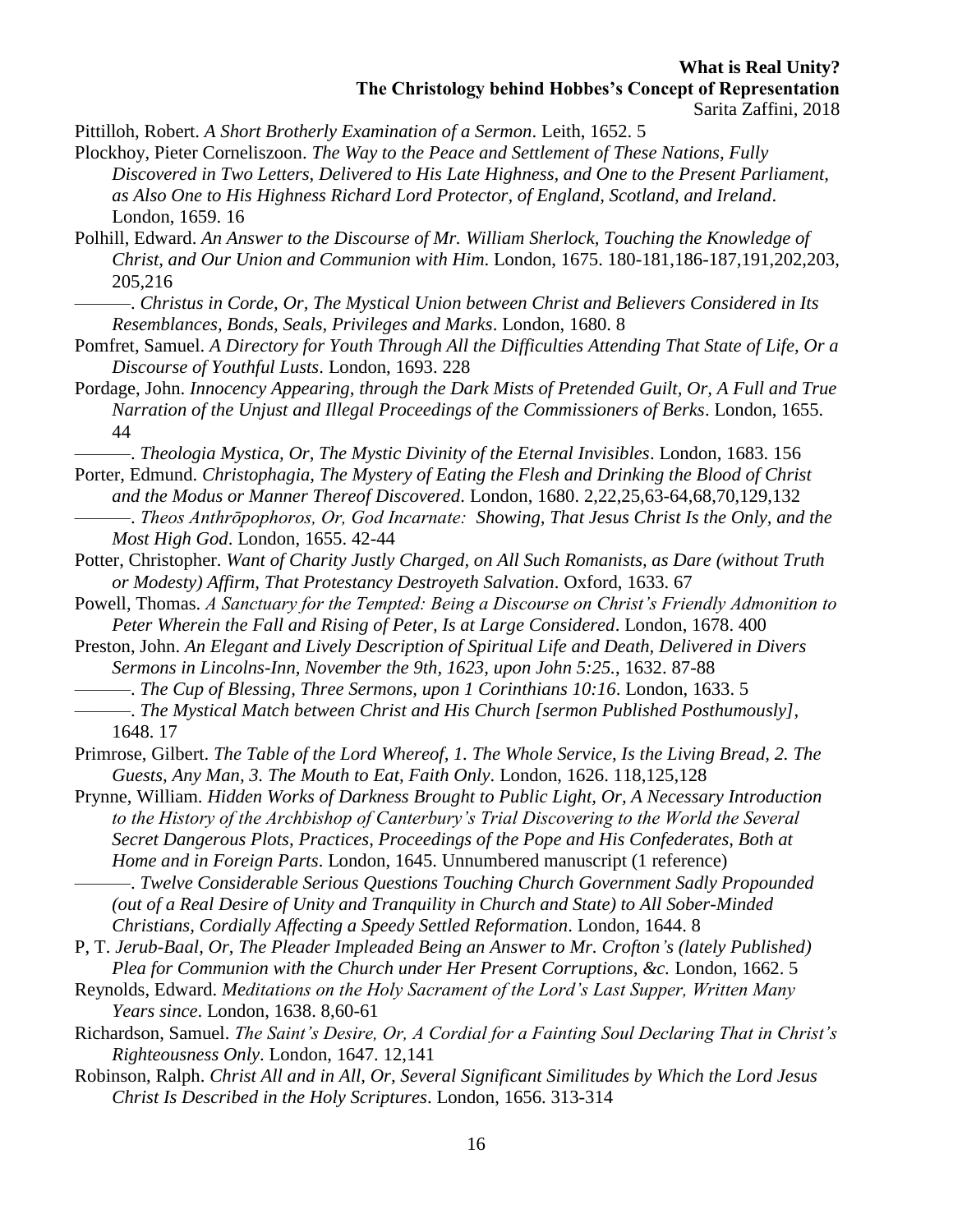- Roborough, Henry. *The Doctrine of Justification Cleared, by Animadversions on Mr. John Goodwin's Animadversions upon Mr. George Walkers Defense of the True Sense*. London, 1643. 71,91
- Rogers, John. *A Godly & Fruitful Exposition upon All the First Epistle of Peter by That Pious and Eminent Preacher of the Word of God, John Rogers.* London, 1650. 203
	- ———. *The Doctrine of Faith Wherein Are Practically Handled Ten Principal Points*. London, 1627. 323-324
- Rotherham, Thomas Atwood. *A Den of Thieves Discovered. Or Certain Errors and False Doctrines, Delivered in a Sermon at a Visitation Holden at Baldocke in the County of Hertford, December 9, 1641*. London, 1643. 83
- Rous, Francis. *Catholic Charity Complaining and Maintaining, That Rome Is Uncharitable to Sundry Eminent Parts of the Catholic Church, and Especially to Protestants, and Is Therefore Uncatholic*. London, 1641. 112,201-202,352,356
- ———. *The Diseases of the Time, Attended by Their Remedies*. London, 1622. 301-302
- Rowe, John. *Emmanuel, Or, The Love of Christ Explicated and Applied in His Incarnation Being Made under the Law and His Satisfaction in Thirty Sermons*. London, 1680. 86
- Rutherford, Samuel. *A Modest Survey of the Secrets of Antinomianism, with a Brief Refutation of Them from the Word of Truth*, 1648. 19
	- ———. *A Peaceable and Temperate Plea for Paul's Presbytery in Scotland, Or, A Modest and Brotherly Dispute of the Government of the Church of Scotland Wherein Our Discipline Is Demonstrated to Be the True Apostolic Way of Divine Truth*. London, 1642. 151,173
	- ———. *A Survey of the Spiritual Antichrist*. London, 1648. 253-255
- ———. *A Survey of the Survey of That Some Church-Discipline Penned by Mr. Thomas Hooker, Wherein the Way of the Churches of N. England Is Now Re-Examined*. London, 1658. 371,406
- Saint-Jure, Jean-Baptiste. *The Holy Life of Monr. De Renty, a Late Nobleman of France and Sometimes Counselor to King Lewis the 13th*. London, 1658. 284
- Saunders, Humphrey. *An Anti-Diatribe: Or The Apology of Some Ministers and Godly People, Asserting the Lawfulness of Their Administering the Lord's Supper in a Select Company*. London, 1655. 163
- Sclater, William. *A Threefold Preservative against Three Dangerous Diseases of These Latter Times*. London, 1610. Unnumbered manuscript (1 reference)
- Scudder, Henry. *The Christian's Daily Walk in Holy Security and Peace*. London, 1631. 697-698
- Sedgwick, Obadiah. *The Bowels of Tender Mercy Sealed in the Everlasting Covenant*. London, 1661. 185,189-190,196,214
	- ———. *The Humbled Sinner Resolved What He Should Do to Be Saved, Or, Faith in the Lord Jesus Christ the Only Way of Salvation for Sensible Sinners*. London, 1656. 111,261
- Shepard, Thomas. *A Treatise of Liturgies, Power of the Keys, and of Matter of the Visible Church*. London, 1653. 97
- ———. *The Sound Believer, Or, A Treatise of Evangelical Conversion Discovering the Work of Christ's Spirit in Reconciling of a Sinner to God*. London, 1645. 111
- Sherlock, William. *A Defense and Continuation of the Discourse Concerning the Knowledge of Jesus Christ, and Our Union and Communion with Him with a Particular Respect to the Doctrine of the Church of England, and the Charge of Socinianism and Pelagianism*. London, 1675. 492, 498,518
	- ———. *A Discourse Concerning the Knowledge of Jesus Christ and Our Union and Communion with Him*. London, 1674. 168-171,181-182,185,195,389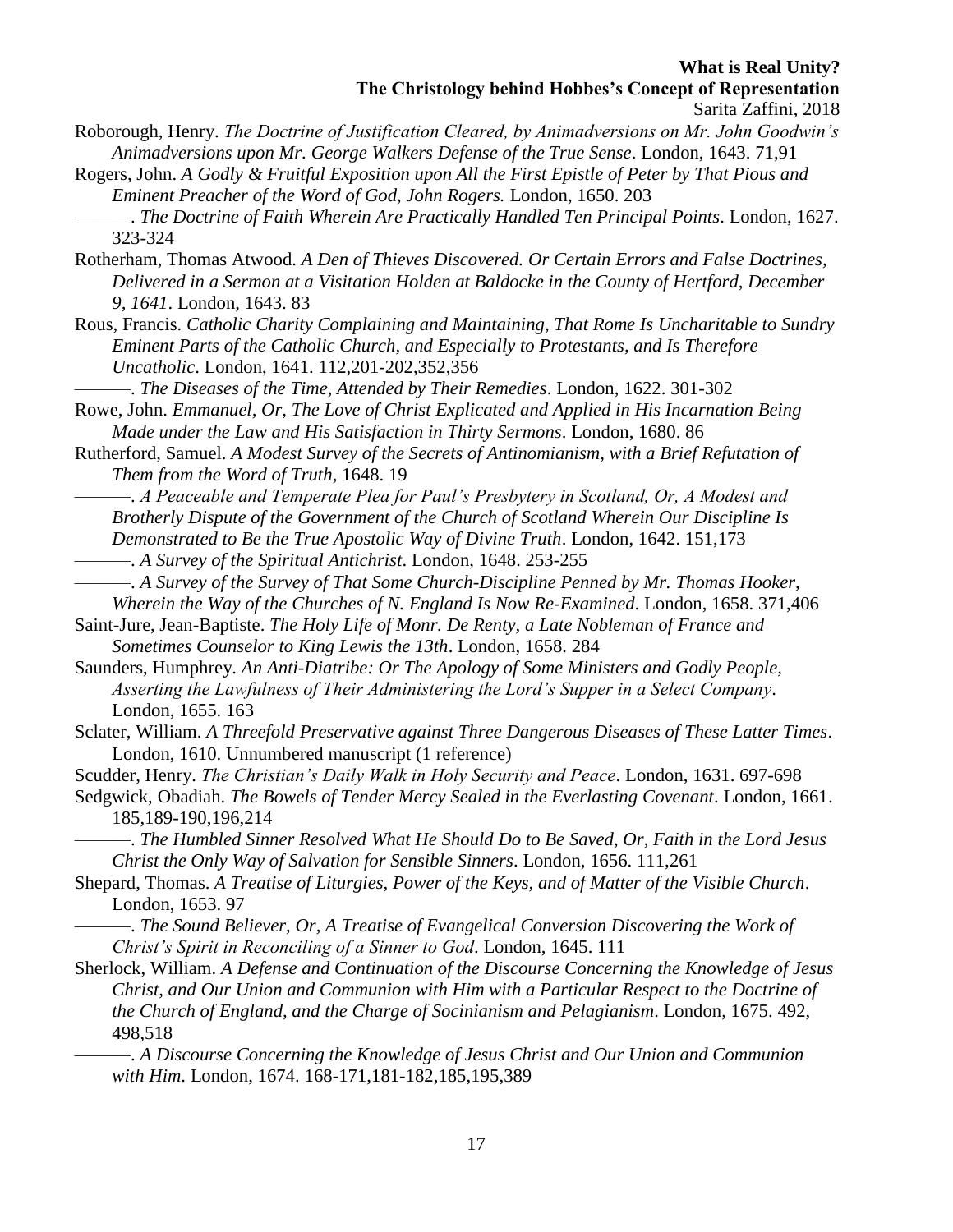- Sherman, John. *The Infallibility of the Holy Scripture Asserted, and the Pretended Infallibility of the Church of Rome Refuted in Answer to Two Papers and Two Treatises of Father Johnson, a Romanist, about the Ground Thereof*. London, 1664. 1065
- Shower, John. *Sacramental Discourses on Several Texts before and after the Lord's Supper*. London, 1693. 5
- Smith, John. *Soul-Reviving Influences of the Sun of Righteousness, Or, Some Bright Beams of Light and Love, Sparkling from Christ upon the Dark and Drooping Hearts of Sin-Weakened and Clouded Believers*. London, 1654. 182-183
- Spencer, Benjamin. *Chrysomeson, a Golden Mean, Or, A Middle Way for Christians to Walk by Wherein All Seekers of Truth and Shakers in the Faith May Find the True Religion Independing upon Man's Invention, and Be Established Therein*. London, 1659. 279
- ———. *The Way to Everlasting Happiness: Or, the Substance of Christian Religion Methodically and Plainly Handled in a Familiar Discourse Dialogue-Wise*. London, 1659. 279
- Steele, Richard. *A Scheme and Abstract of the Christian Religion Comprised in Fifty Two Heads, with the Texts of Scripture, on Which They Are Grounded*. London, 1684. 17
- Sterry, Peter. *A Discourse of the Freedom of the Will*. London, 1675. 53
- Stillingfleet, Edward. *A defense of the Discourse Concerning the Idolatry Practiced in the Church of Rome in Answer to a Book Entitled, Catholics No Idolaters*. London, 1676. 847
- ———. *A Rational Account of the Grounds of Protestant Religion Being a Vindication of the Lord Archbishop of Canterbury's Relation of a Conference, &c., from the Pretended Answer by T.C.* London, 1665. 571
- ———. *The Doctrine of the Trinity and Transubstantiation Compared as to Scripture, Reason, and Tradition*. London, 1688. 45
- Stock, Richard. *A Learned and Very Useful Commentary upon the Whole Prophesy of Malachi*. London, 1641. 122
- Strong, William. *A Discourse of the Two Covenants Wherein the Nature, Differences, and Effects of the Covenant of Works and of Grace Are Distinctly, Rationally, Spiritually and Practically Discussed*. London, 1678. 75
- Struther, William. *True Happiness, Or, King David's Choice, Begun in Sermons, and Now Digested into a Treatise*. Edinburgh, 1633. 136
- S, W. *Means to Prevent Perishing, Or, The Usefulness of the Saving Knowledge of God*. London, 1658. 31
- Sydenham, Cuthbert. *A Christian, Sober & Plain Exercitation on the Two Grand Practical Controversies of These Times: Infant Baptism and Singing of Psalms*. London, 1653. 64
- Tatnall, Robert. *An Antidote against Sinful Palpitation of the Heart, or Fear of Death Humbly Offered to Men's Serious Thoughts Because Sadly Occasioned by That Dreadful Plague and Those Horrid Fears of Death That Have Seized This Present Generation*. London, 1665. 16
- Temple, William. *A Logical Analysis of Twenty Select Psalms*. London, 1605. 119
- Tickell, John. *The Bottomless Pit Smoking in Familism as May Appear by a Short Discourse on Galatians 1:9*. Oxford, 1652. 60-73
- Tillinghast, John. *Mr. Tillinghast's Eight Last Sermons*. London, 1655. 157
- Timson, John. *To Receive the Lords Supper, the Actual Right and Duty of All Church-Members of Years Not Excommunicate Made Good*. London, 1655. 23
- Tong, William. *A Vindication of Mr. H's Brief Enquiry into the True Nature of Schism from the Exceptions of T.W. the Citizen of Chester, and Sincere Lover of Truth*. London, 1691. 53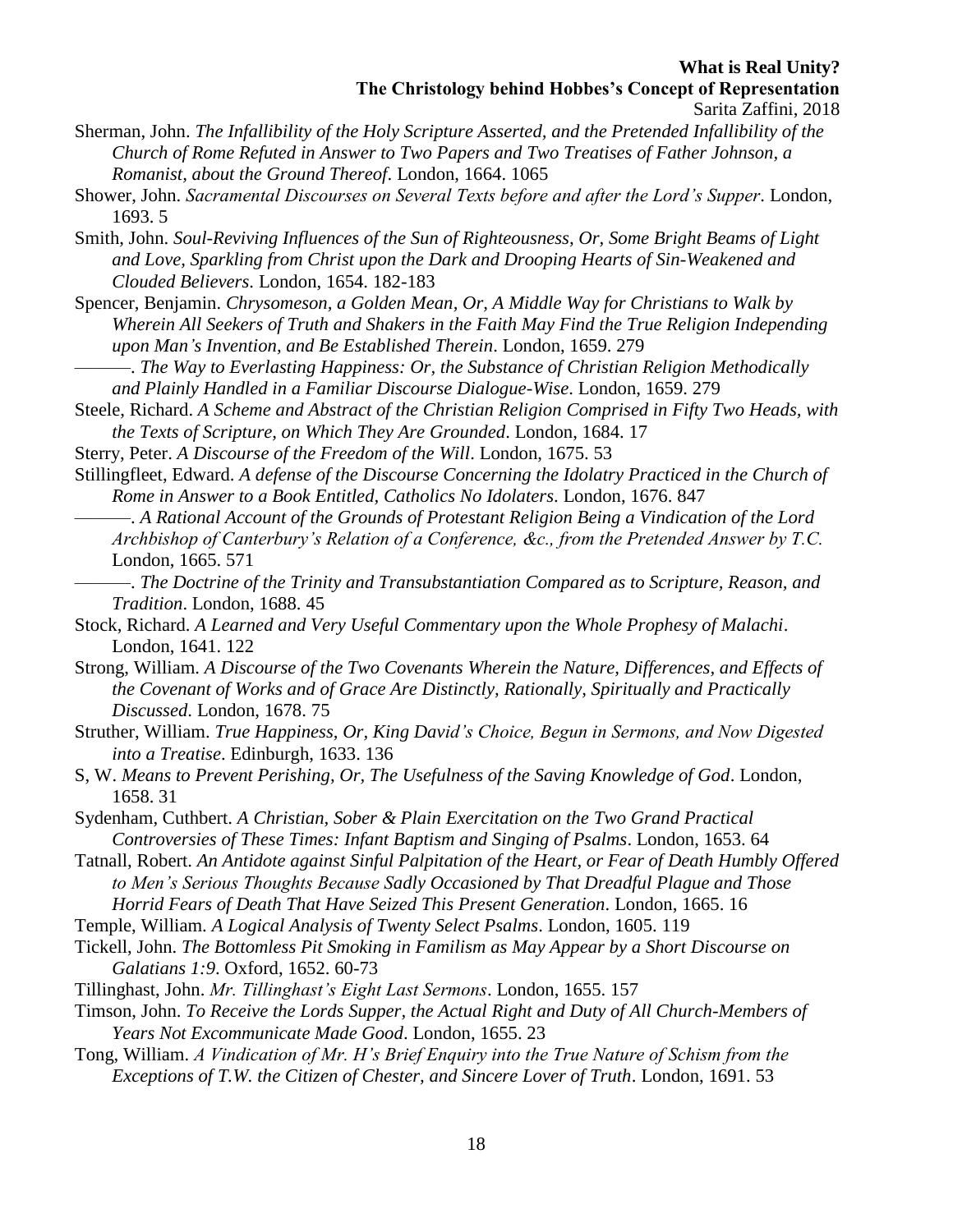- Towne, Robert. *The Re-Assertion of Grace, Or, Vindiciae Evangelii, a Vindication of the Gospel-Truths, from the Unjust Censure and Undue Aspersions of Antinomians*. London, 1654. 68
- Trapp, John. *A Brief Commentary or Exposition upon the Gospel according to St John: Wherein the Text Is Explained, Divers Doubts Are Resolved, and Many Other Profitable Things Hinted, That Had Been by Former Interpreters Pretermitted*. London, 1646. 113
- Trelcatius, Lucas. *A Brief Institution of the Common Places of Sacred Divinity, Wherein, the Truth of Every Place Is Proved, and the Sophisms of Bellarmine Are Reproved*. London, 1610. 393
- Turner, John. *A Physico-Theological Discourse upon the Divine Being, or First Cause of All Things*. London, 1698. 213
- Ussher, James. *The Great Necessity of Unity and Peace among All Protestants, and the Bloody Principles of the Papists Made Manifest*, 1688. 6
	- ———. *The Substance of That Which Was Delivered in a Sermon before the Commons House of Parliament, in St. Margaret's Church at Westminster, the 18th of February, 1620*. London, 1621. 19
- Vane, Henry. *The Retired Man's Meditations, Or, The Mystery and Power of Godliness Shining Forth in the Living Word to the Unmasking the Mystery of Iniquity in the Most Refined and Purest Forms*. London, 1655. 335
	- ———. *Two Treatises*. London, 1662. 28
- Vertue, Henry. *Christ and the Church, or Parallels, in Three Books*. London, 1659. 222
- Vines, Richard. *God's Drawing, and Man's Coming to Christ Discovered in 32 Sermons on John 6:44*. London, 1662. 316
	- ———. *Sermons Preached upon Several Public and Eminent Occasions*. London, 1656. 100-101
- Walker, George. *Socinianism in the Fundamental Point of Justification Discovered, and Confuted*. London, 1641. 47
- Warren, Thomas. *Unbelievers No Subjects of Justification, nor of Mystical Union to Christ: Being the Sum of a Sermon Preached at New Sarum*. London, 1654. 89,98,107-109
- Watson, Thomas. *The Godly Man's Picture Drawn with a Scripture-Pencil, Or, Some Characteristical Notes of a Man That Shall Go to Heaven*. London, 1666. 344-345
- Welles, John. *The Soul's Progress to the Celestial Canaan, or Heavenly Jerusalem*. London, 1639. 190-191
- Whiston, Joseph. *An Essay to Revive the Primitive Doctrine and Practice of Infant-Baptism in the Resolution of Four Questions*. London, 1676. 62,65-68
	- ———. *Infant-Baptism from Heaven, and Not of Men, Or, A Moderate Discourse Concerning the Baptism of the Infant-Seed of Believers*. London, 1670. 258
- Whitefoote, John. *A Discourse upon I Peter 4:8 Wherein the Power and Efficacy of Charity as It Is a Means to Procure the Pardon of Sin Is Explained and Vindicated*. Cambridge, 1695.121-122
- Whitehead, George. *The Accuser of Our Brethren Cast down in Righteous Judgment*, 1681. 94,189 ———. *The Real Quaker a Real Protestant, and the Spirit of Popery Directly Struck at in Answer to*
- *a Most Malicious and Scandalous Book, Entitled, The Papist's Younger Brother*, 1679. 50
- Wilcock, James. *Six Sermons Lately Preached in the Parish Church of Gouahurst in Kent*. London, 1641. 43,46
- Williams, Peter. *Philanthrōpia, Or, The Transcendency of Christ's Love towards the Children of Men Laid down by the Apostle St. Paul, in Ephesians 3:19*. London, 1665. 236
- Willoughbie, John. *Mnemosyn Euchariston, A Treatise of the Supper of the Lord in Commemoration of His Death, and the Manifold Benefits Thereby Received*. Oxford, 1603. 40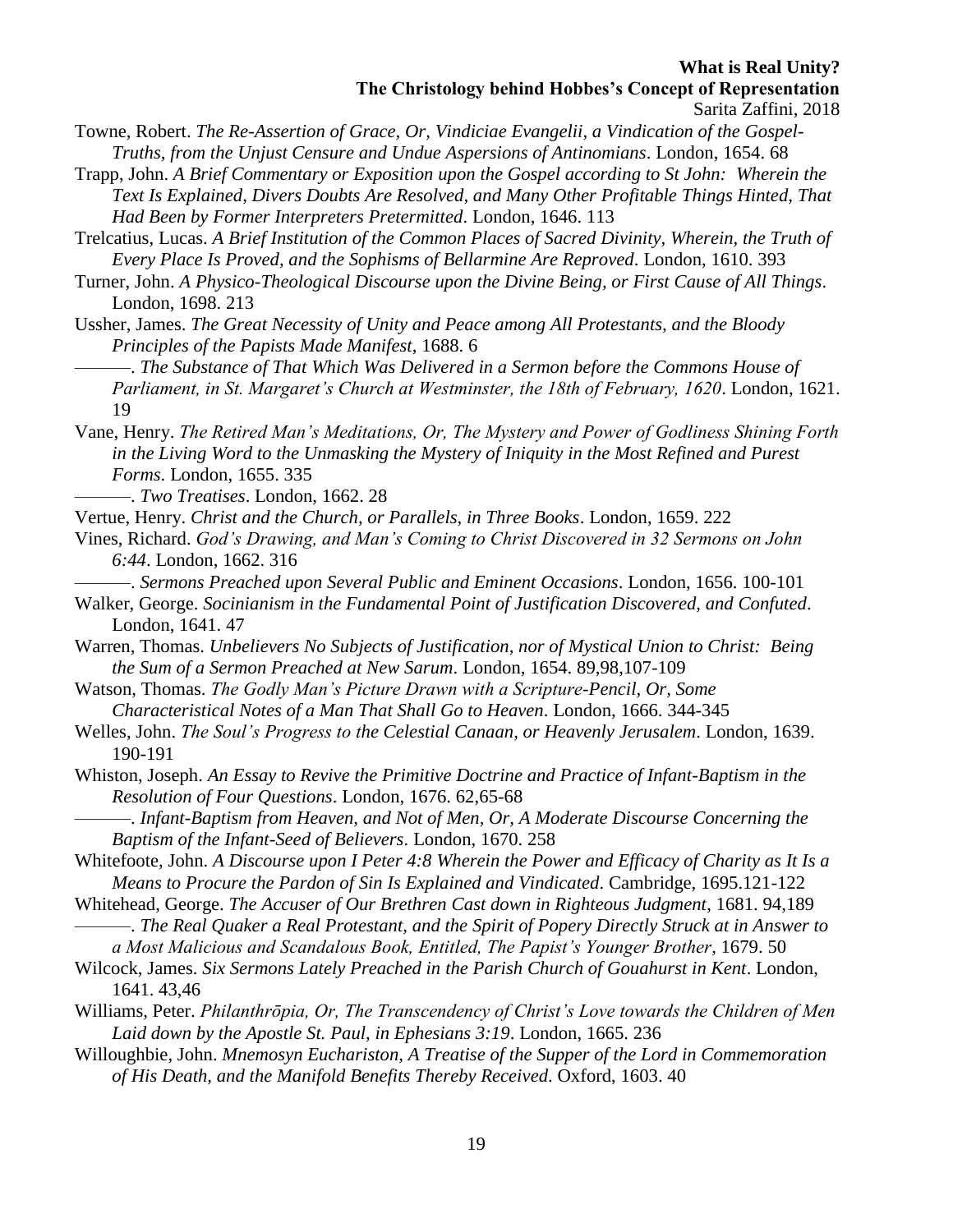- Wills, Obediah. *Infant Baptism Asserted & Vindicated by Scripture and Antiquity in Answer to a Treatise of Baptism Lately Published by Mr. Henry Danvers*. London, 1674. 149
- Wood, James. *A Little Stone, Pretended to Be out of the Mountain, Tried, and Found to Be a Counterfeit, Or, An Examination & Refutation of Mr. Lockyer's Lecture, Preached at Edinburgh, Anno 1651, Concerning the Matter of the Visible Church*. Edinburgh, 1654. 35
- Worthington, Thomas. *An Anchor of Christian Doctrine, Wherein, the Most Principal Points of Catholic Religion, Are Proved: By the Only Written Word of God*. Doway, 1622. 423

Zanchi, Giralamo. *The Whole Body of Christian Religion*. London, 1659. 110,117

### MISCELLANEOUS NON-RELIGIOUS

Aitzema, Lieuwe van. *Notable Revolutions Being a True Relation of What Happened in the United Provinces of the Netherlands in the Years 1650 and 1651 Somewhat before and after the Death of the Late Prince of Orange*. London, 1653. 18 (indissoluble political union)

- Campion, Edmund. *Two Histories of Ireland*. Dublin, 1633. 4 (unity of bodies of water/admixture)
- Coeffeteau, Nicolas. *A Table of Human Passions, With Their Causes and Effects*. London, 1621. 292- 293 (unity of mind and object in the passions)
- Davila, Arrigo Caterino. *The History of the Civil Wars of France*. London, 1678. 34 (indissoluble political alliance)
- Denton, William. *Jus Cæsaris et Ecclesiæ Vere Dictæ Or, A Treatise Wherein Independency, Presbytery, the Power of Kings, and of the Church, or of the Brethren in Ecclesiastical Concerns, Government and Discipline of the Church Are Discoursed*. London, 1681.12 (unity of political or social group)
- Gale, Theophilus. *The Court of the Gentiles. Part IV. Of Reformed Philosophy Wherein Plato's Moral and Metaphysic or Prime Philosophy Is Reduced to an Useful Form and Method*. London, 1677. 28 (unity of mind and object in the passions)
- ———. *The Court of the Gentiles. Part IV. Of Reformed Philosophy Wherein Plato's Moral and Metaphysic or Prime Philosophy Is Reduced to an Useful Form and Method*. London, 1677. 163 (unity of political confederation/unity of will)
- Gastrell, Francis. *Some Considerations Concerning the Trinity and the Ways of Managing That Controversy*. London, 1696. 17-18 (unity of objects)
- Graubünden (Switzerland). *The Proceedings of the Grisons, in the Year 1618, Wherein Are Truely and Clearly Laid Open the Lawful and Urgent Causes of Calling an Assembly of the Commons*. London, 1619. Unnumbered manuscript, 1 reference ("continual and hereditary" political alliance)
- Hall of Richmond, John. *Of Government and Obedience as They Stand Directed and Determined by Scripture and Reason*. London, 1654. 96 (unity of political representative [Hobbes's sense])
- Harvey, Gideon. *Archelogia Philosophica Nova, Or, New Principles of Philosophy Containing Philosophy in General*. London, 1663. 43,58 (unity of objects or beings)
- La Chambre, Marin Cureau de. *A Discourse upon the Passions in Two Parts*. London, 1661. 41,257 (unity of object and its image)
- Lisola, François Paul. *The Buckler of State and Justice against the Design Manifestly Discovered of the Universal Monarchy, under the Vain Pretext of the Queen of France, Her Pretensions Translated out of French*. London, 1667. 90 ("indissoluble" political alliance)

Sarita Zaffini, 2018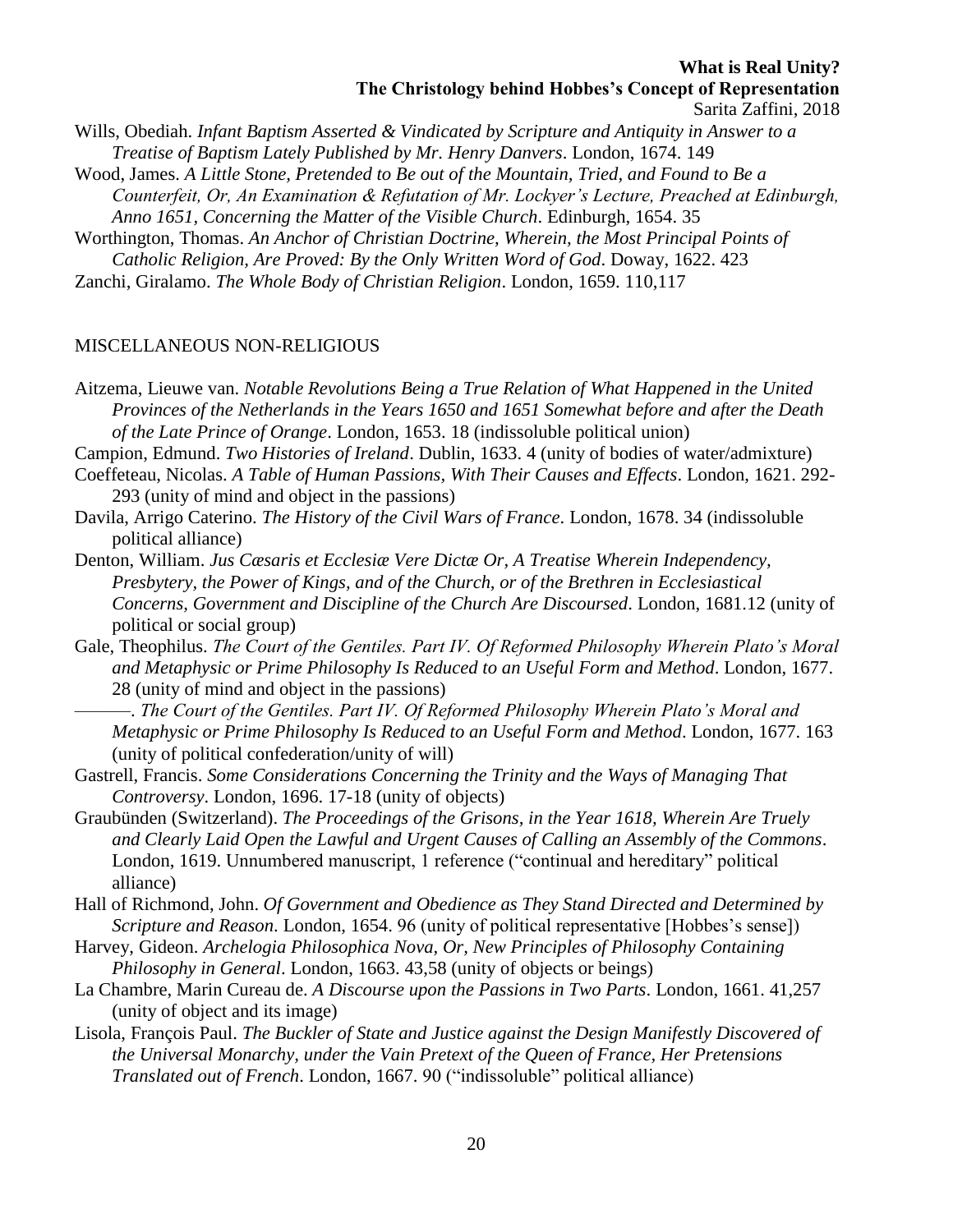- Mézeray, François Eudes de. *A General Chronological History of France Beginning before the Reign of King Pharamond, and Ending with the Reign of King Henry the Fourth*. London, 1683. 790 (genuine union [simple sense])
- Nye, Stephen. *An Answer to Dr. Wallis's Three Letters Concerning the Doctrine of the Trinity*, 1691. 5 (unity of a person)
- Pierce, Thomas. *The Signal Diagnostic Whereby We Are to Judge of Our Own Affections: And as Well of Our Present, as Future State, Or, The Love of Christ Planted upon the Very Same Turf, on Which It Once Had Been Supplanted by the Extreme Love of Sin*. London, 1670. 49 (unity of mind and object in the passions)
- Prynne, William. *The Substance of a Speech Made in the House of Commons by William Prynne of Lincolns-Inn, Esquire, on Monday the Fourth of December, 1648, Touching the King's Answer to the Propositions of Both Houses upon the Whole Treaty, Whether They Were Satisfactory, or Not Satisfactory*. London, 1649. 50 (genuine union [simple sense])
- Reynolds, Edward. *A Treatise of the Passions and Faculties of the Soul of Man, With the Several Dignities and Corruptions Thereunto Belonging*. London, 1640. 39-40,100 (unity of mind and object in the passions)
- Shaftesbury, Anthony Ashley Cooper. *A Speech Lately Made by a Noble Peer of the Realm*. London, 1681. Unnumbered manuscript, 1 reference (unity between king and people)
- Turner, John. *A Discourse Concerning the Messias, in Three Chapters*. London, 1685. xliv (unity of objects)
- Wallis, John. *A Fourth Letter Concerning the Sacred Trinity in Reply to What Is Entitled An Answer to Dr. Wallis's Three Letters*. London, 1691. 19 (unity of objects and bodies)

———. *Truth Tried, Or, Animadversions on a Treatise Published by the Right Honorable Robert Lord Brook, Entitled, The Nature of Truth, Its Union and Unity with the Soul*. London, 1643. 31- 32 (unity of human faculties)

### MISCELLANEOUS RELIGIOUS

- Ball, John. *A Treatise of the Covenant of Grace Wherein the Gradual Breakings out of Gospel Grace from Adam to Christ Are Clearly Discovered*. London, 1645. 164 (unity of old and new covenants)
- Dunbar, David. *The Theological Key of the Three First Covenants Made by God with Man, in the Several State of Man, Obliging Man to His Law*. London, 1646. 3,109,118,182 (moral or spiritual union with God through God's word)
	- ———. *The Theological Key of the Three First Covenants Made by God with Man, in the Several State of Man, Obliging Man to His Law*. London, 1646. 200-201 (unity of old and new covenants)
- Fitzherbert, Thomas. *The Second Part of a Treatise Concerning Policy, and Religion, Wherein the Necessity, Fruit, and Dignity of Christian Religion, in Commonwealth, Is Evidently Showed*, 1610. 235 (moral or spiritual union with God)
- Gale, Theophilus. *The Court of the Gentiles. Part IV. Of Reformed Philosophy Wherein Plato's Moral and Metaphysic or Prime Philosophy Is Reduced to an Useful Form and Method*. London, 1677. 76 (moral or spiritual union with God)
- Ireland Commissioners for executing the Act of Settlement and the Act of Eplanation. *Rules, Orders, and Directions: Appointed by His Majesty's Commissioners for Executing the Act of Settlement*